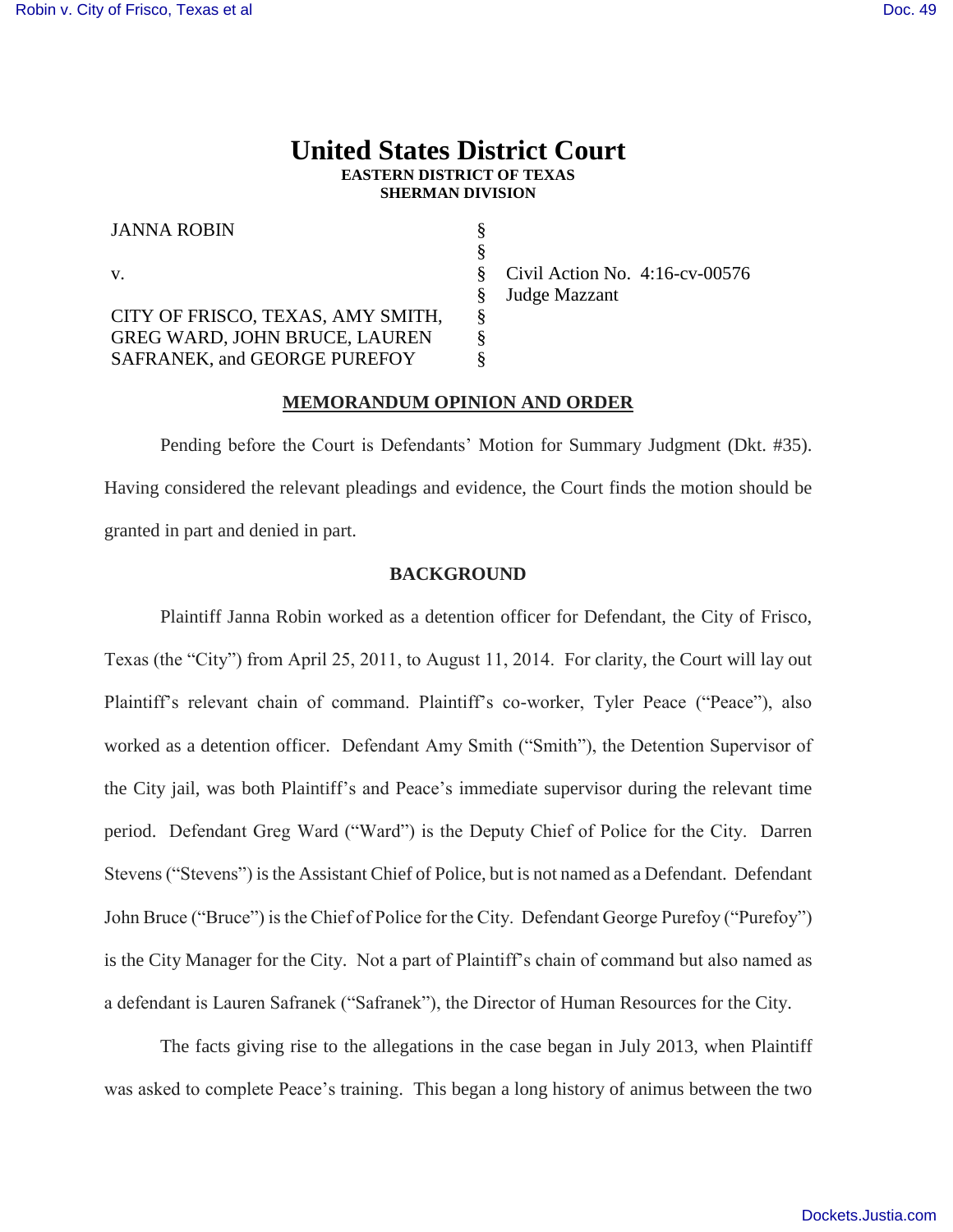detention officers. Plaintiff claims that while training Peace, he made certain derogatory comments regarding Plaintiff's gender and complained about her training method. Additionally, Plaintiff claims Peace made offensive racist comments regarding the acquittal of George Zimmerman in the Trayvon Martin criminal trial. In August 2013, Plaintiff complained about Peace's comments to Smith. Thereafter, Plaintiff was removed as Peace's trainer and Smith finalized Peace's training.

On August 30, 2013, Plaintiff received oral counseling for numerous verbal complaints regarding how she treated prisoners and her co-workers, including Peace. Plaintiff was also informed that Peace was contemplating leaving his job rather than work with Plaintiff. Smith memorialized this conversation into a report she forwarded to Ward.

On February 15, 2014, Plaintiff sent a memorandum to Smith, entitled "Officer Safety Concern" that complained that Peace's "actions were unwarranted and led to the lack of officer safety" regarding his treatment of certain detainees or prisoners (Dkt. #35 at p. 4). Prior to this memorandum, Plaintiff had not filed a written complaint about Peace or anyone else.

On February 24, 2014, Smith wrote a report to Ward regarding Plaintiff's Officer Safety Concern memorandum and the relevant video footage. Smith's report indicated that after investigating and reviewing the video footage, there was no officer safety concern regarding Peace's conduct. However, Smith found there were officer safety concerns with regard to Plaintiff's conduct. Specifically, Plaintiff was recorded leaving prisoners unattended, using derogatory comments in reference to Smith, and constantly complaining to her fellow officers.

On March 7, 2014, Smith issued a written reprimand to Plaintiff for her improper conduct, citing Plaintiff's mishandling of the care and custody of the prisoners, Plaintiff's harassing conduct toward Peace, and Plaintiff's insubordinate or derogatory comments toward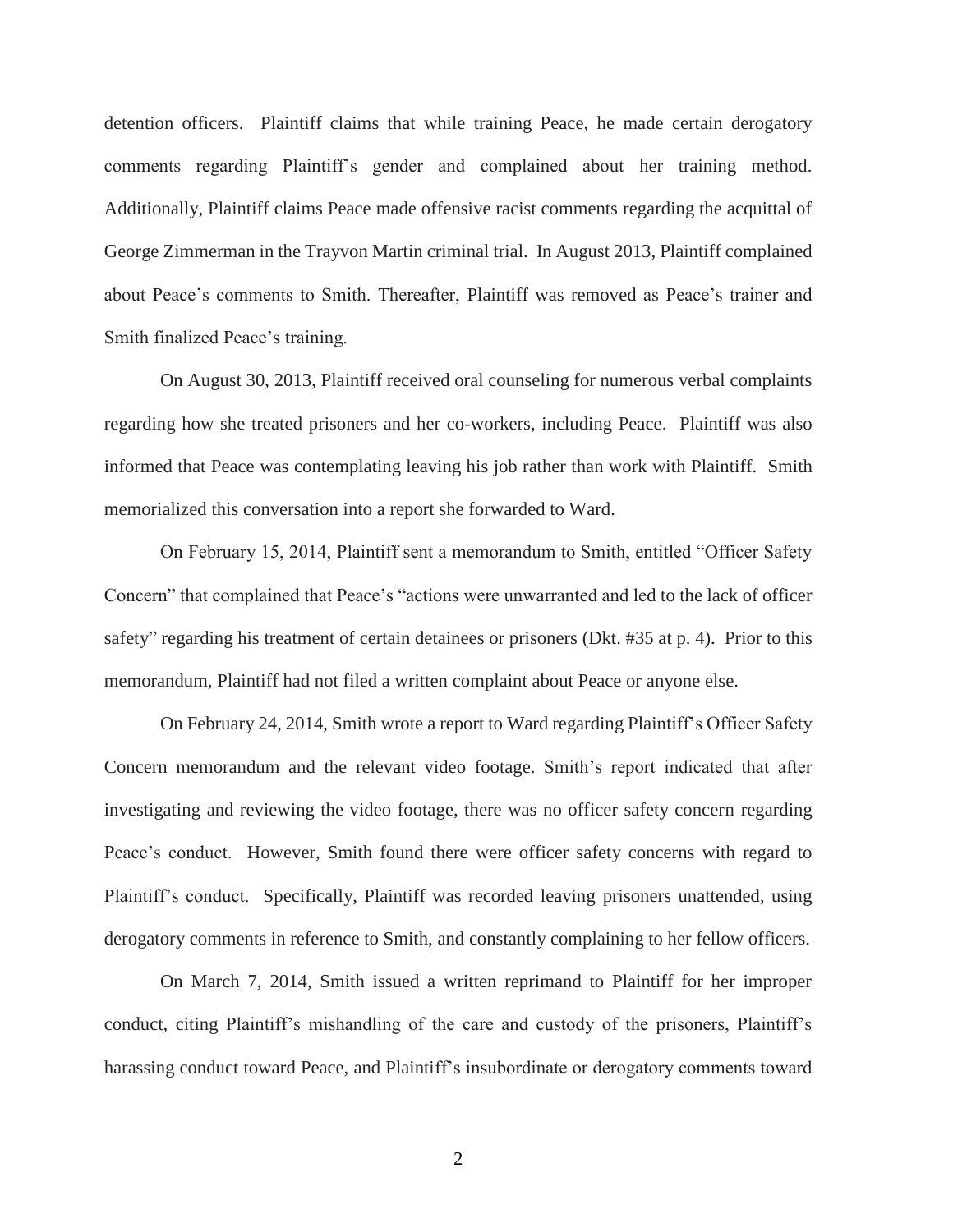Smith. Smith also found that Plaintiff did not state a basis to warrant filing the Officer Safety Concern complaint.

On March 27, 2014, Plaintiff meet with Hector Quiroga ("Quiroga"), a human resources analyst for the City, to file a complaint regarding workplace harassment, discrimination, and the issuance of the written reprimand. Quiroga communicated Plaintiff's complaints to Safranek on April 1, 2014.

On April 3, 2014, Plaintiff appealed the reprimand. The same day, Smith denied her appeal and Plaintiff appealed the reprimand to Ward. On April 9, 2014, Ward, after reviewing the video footage, denied Plaintiff's appeal of the reprimand. Plaintiff appealed the denial to Stevens the same day.

On April 14, 2014, Smith withdrew the portions of the reprimand concerning Plaintiff's harassing conduct toward Peace. On April 24, 2014, Stevens upheld the modified reprimand. Plaintiff appealed the modified reprimand to Bruce. On May 28, 2014, Bruce upheld the modified reprimand as to Plaintiff's handling of prisoners.

On April 9, 2014, Defendant Smith placed Plaintiff on a Discipline and Performance Improvement Plan ("PIP"). During her tenure with the City, Smith had never issued a PIP before Plaintiff. No other detention officers were on PIPs at this time. Upon receiving the PIP, Plaintiff filed an internal complaint of discrimination with the City and a formal charge with the Equal Employment Opportunity Commission ("EEOC"). On September 16, 2014, Plaintiff received a right to sue letter for conduct that occurred on or before April 9, 2014.

On April 20, 2014, Plaintiff received her first negative performance evaluation from Smith, indicating Plaintiff needed improvement in four areas: (1) interpersonal skills, (2) dependability, (3) work practices, and (4) pride in profession.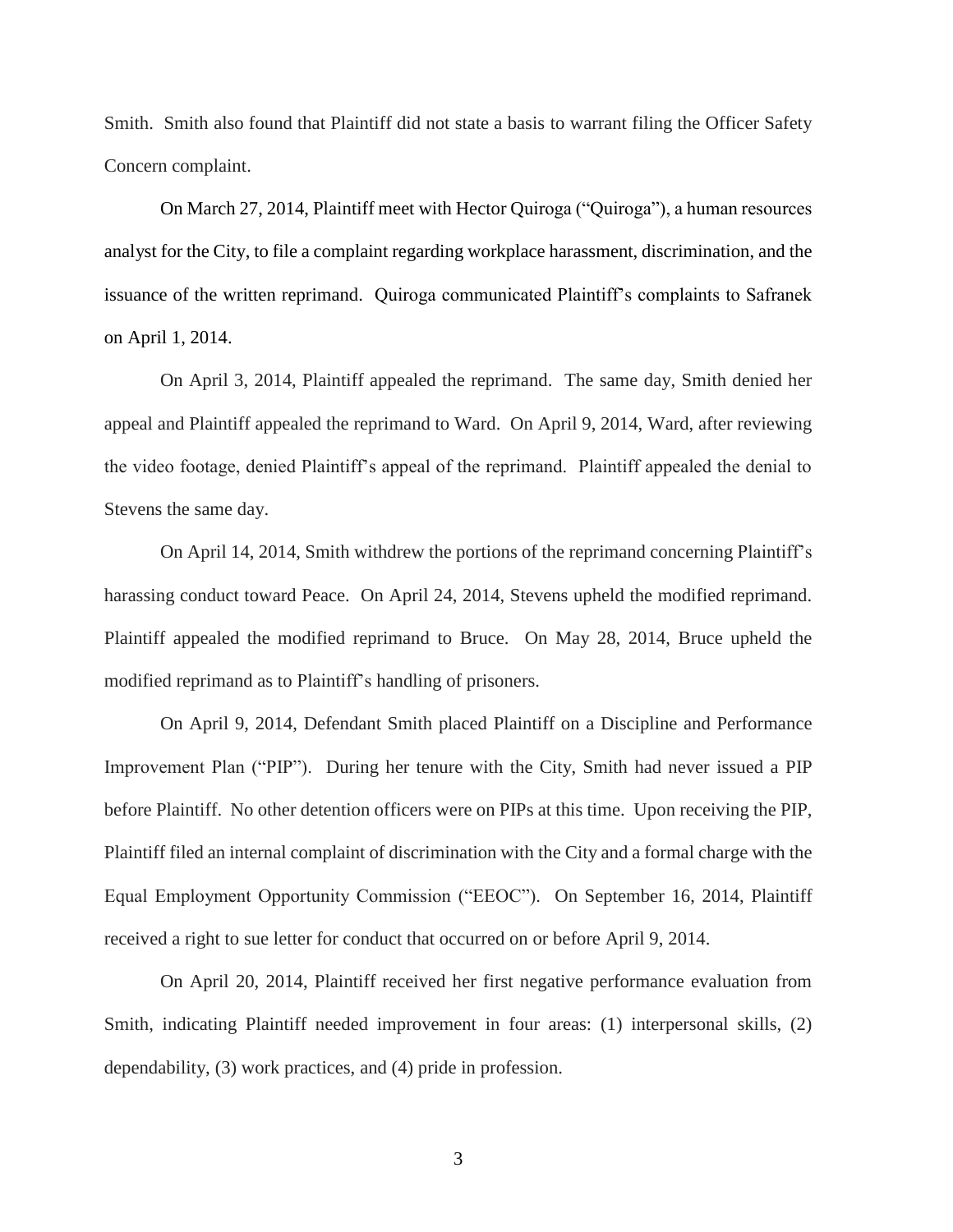On April 23, 2014, Plaintiff appealed the PIP to Smith, asserting that it was improper because it was not issued in conjunction with a written evaluation, and argued that the PIP was retaliatory because it was issued one month after she had appealed the reprimand. Smith denied the appeal. On May 2, 2014, Plaintiff appealed the PIP to Defendant Ward. On May 7, 2014, Ward upheld the PIP. On May 14, 2014, Plaintiff appealed the PIP to Stevens. Stevens denied the appeal and on May 16, 2014, and Plaintiff appealed the denial to Bruce. On May 28, 2014, Bruce denied Plaintiff's appeal of the PIP for reasons stated by Stevens. Plaintiff was removed from the PIP on June 12, 2014.

In July 2014, Peace was transferred back to Plaintiff's shift. On August 1, 2014, Plaintiff had a telephone call with Ward, in which Plaintiff complained about Peace and his recent reassignment to Plaintiff's shift. On August 2, 2014, Plaintiff felt physically ill at work and requested EMS services to take her to the hospital.

On August 4, 2014, a human resources employee for the City called Plaintiff to check on her status after her emergency room visit. Plaintiff complained that she had been placed in a hostile work environment with a co-worker. The next day, a meeting was arranged with Plaintiff, Safranek, Smith, and Ward in the offices of the City's Human Resources Department. The purpose of this meeting was to discuss and investigate Plaintiff's complaints about Peace and his reassignment to Plaintiff's shift. Plaintiff alleges that the meeting was also intended to complain about Smith and Ward's alleged discriminatory and retaliatory conduct toward Plaintiff.

On August 5, 2014, Plaintiff arrived to the meeting early and initially only met with Safranek. Shortly after the meeting began, Smith and Ward joined the meeting. During this meeting, Plaintiff made the following complaints regarding Peace: (1) an incident on July 31,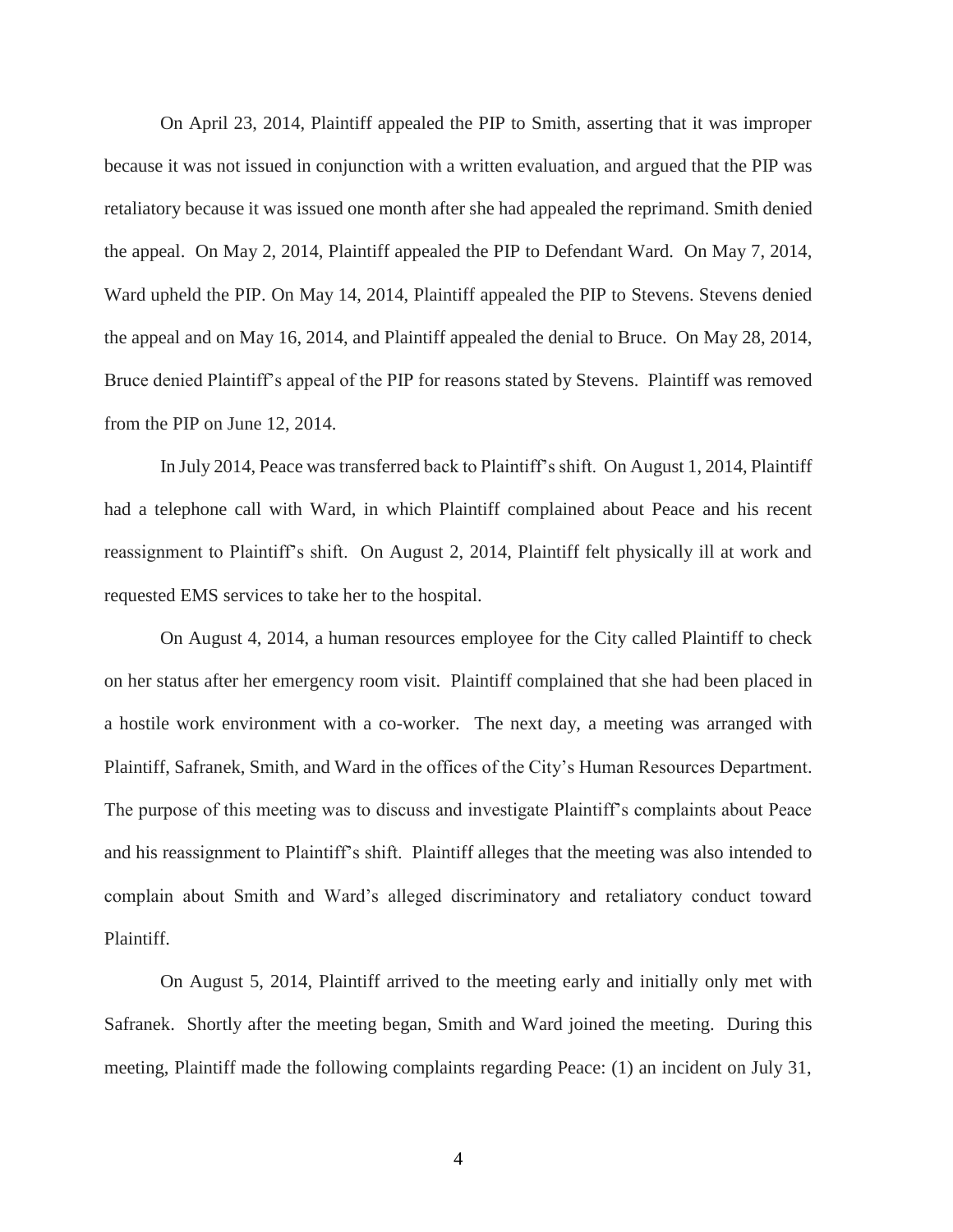2014, in which Plaintiff and Peace disagreed regarding the transportation of an inmate, (2) an incident in which Peace, despite Plaintiff's suggestion to the contrary, refused to violate procedure to allow a detainee or prisoner to use a temporary debit card, (3) an incident in which Peace took a phone call from a movie scout, seeking to film in the jail, and (4) Plaintiff generally complained that Peace would ask male detainees or prisoners if they are pregnant.

After being informed that her alleged discrimination examples did not amount to actionable discrimination, Plaintiff attempted to leave the meeting. Ward ordered her to stay in the meeting and informed Plaintiff that leaving would be considered insubordination. Safranek also advised Plaintiff that leaving would be considered job abandonment. Plaintiff left the meeting. That same day, Ward sent Plaintiff a memorandum indicating that he was recommending the termination of her employment as a result her conduct during that meeting.

On August 6, 2014, Bruce placed Plaintiff on administrative leave, pending the investigation regarding her insubordination. On August 11, 2014, Bruce terminated Plaintiff's employment with the City. Plaintiff appealed her termination to Purefoy with representation by counsel. Based on Purefoy's investigation and an appeal hearing on October 9, 2014, the appeal was denied on October 30, 2014.

On January 22, 2015, Plaintiff filed an EEOC complaint for the present claims. A few weeks later, the EEOC sent Plaintiff a letter enclosing a copy of the charge to be filed and requested additional information to assist the EEOC with its investigation. Plaintiff responded to the EEOC's questions and submitted the charge for filing on February 26, 2015. The charge was also cross-filed with the Texas Workforce Commission ("TWC"). On March 30, 2016, the EEOC issued a right to sue letter. On June 16, 2016, the TWC issued its notice of right to file a civil action.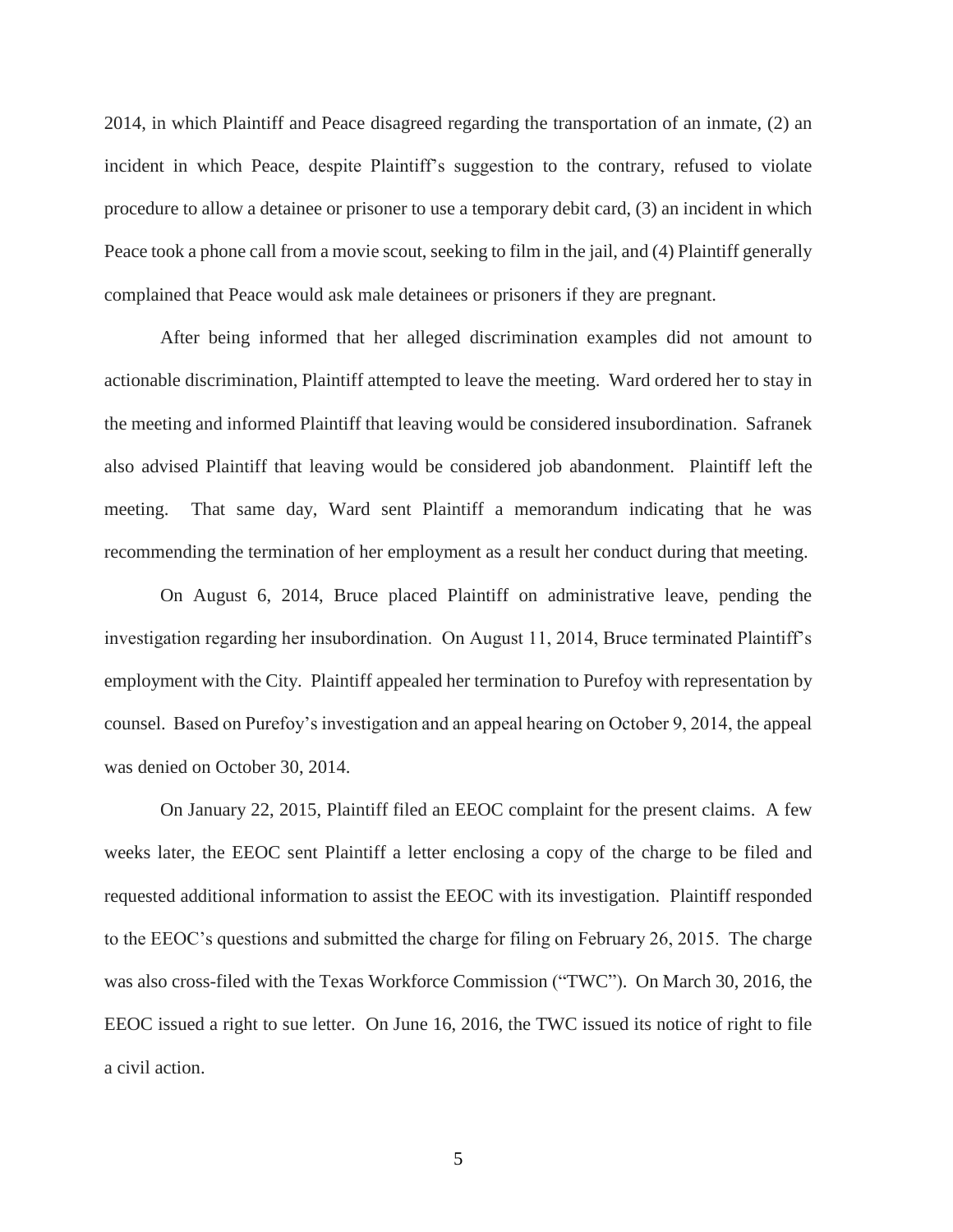On June 22, 2016, Plaintiff sued Defendants in state court alleging race and gender discrimination, harassment, hostile work environment, and retaliation in violation of state and federal law. On August 3, 2016, Defendants removed this action based upon federal question jurisdiction (Dkt. #1). On September 6, 2016, Plaintiff filed an amended complaint (Dkt. #11).

On July 27, 2017, Defendants filed a motion for summary judgment (Dkt. #35). On August 4, 2017, Plaintiff filed a response (Dkt. #38). On August 11, 2017, Defendants filed a reply (Dkt. #39). On August 18, 2017, Plaintiff filed a sur-reply (Dkt. #40).

#### **LEGAL STANDARD**

The purpose of summary judgment is to isolate and dispose of factually unsupported claims or defenses. *See Celotex Corp. v. Catrett*, 477 U.S. 317, 327 (1986). Summary judgment is proper if the pleadings, the discovery and disclosure materials on file, and any affidavits "[show] that there is no genuine dispute as to any material fact and that the movant is entitled to judgment as a matter of law." Fed. R. Civ. P. 56(a). A dispute about a material fact is genuine "if the evidence is such that a reasonable jury could return a verdict for the nonmoving party." *Anderson v. Liberty Lobby, Inc.*, 477 U.S. 242, 248 (1986). The trial court must resolve all reasonable doubts in favor of the party opposing the motion for summary judgment. *Casey Enters., Inc. v. Am. Hardware Mut. Ins. Co.*, 655 F.2d 598, 602 (5th Cir. 1981) (citations omitted). The substantive law identifies which facts are material. *Anderson*, 477 U.S. at 248.

The party moving for summary judgment has the burden to show that there is no genuine issue of material fact and that it is entitled to judgment as a matter of law. *Id.* at 247. If the movant bears the burden of proof on a claim or defense on which it is moving for summary judgment, it must come forward with evidence that establishes "beyond peradventure *all* of the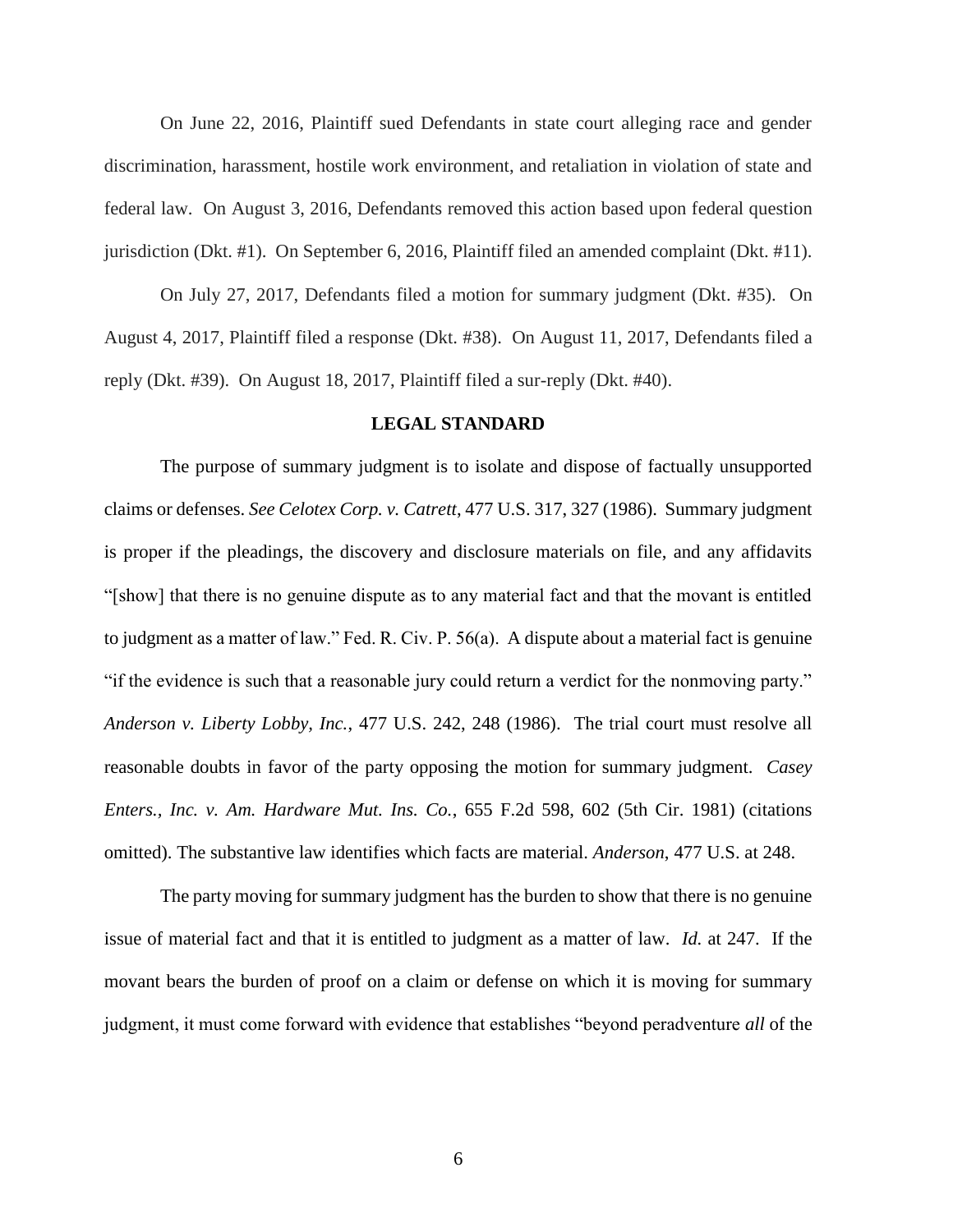essential elements of the claim or defense." *Fontenot v. Upjohn Co.*, 780 F.2d 1190, 1194 (5th Cir. 1986).

Where the nonmovant bears the burden of proof, the movant may discharge its burden by showing that there is an absence of evidence to support the nonmovant's case. *Celotex*, 477 U.S. at 325; *Byers v. Dall. Morning News, Inc.*, 209 F.3d 419, 424 (5th Cir. 2000). Once the movant has carried its burden, the nonmovant must "respond to the motion for summary judgment by setting forth particular facts indicating there is a genuine issue for trial." *[Byers](https://1.next.westlaw.com/Link/Document/FullText?findType=Y&serNum=2000094546&pubNum=0000506&originatingDoc=I44e64f90565611e7b7978f65e9bf93b3&refType=RP&fi=co_pp_sp_506_424&originationContext=document&transitionType=DocumentItem&contextData=(sc.Search)#co_pp_sp_506_424)*, [209 F.3d at 424](https://1.next.westlaw.com/Link/Document/FullText?findType=Y&serNum=2000094546&pubNum=0000506&originatingDoc=I44e64f90565611e7b7978f65e9bf93b3&refType=RP&fi=co_pp_sp_506_424&originationContext=document&transitionType=DocumentItem&contextData=(sc.Search)#co_pp_sp_506_424) (citing *Anderson*[, 477 U.S. at 248–49\)](https://1.next.westlaw.com/Link/Document/FullText?findType=Y&serNum=1986132674&pubNum=0000780&originatingDoc=I44e64f90565611e7b7978f65e9bf93b3&refType=RP&fi=co_pp_sp_780_248&originationContext=document&transitionType=DocumentItem&contextData=(sc.Search)#co_pp_sp_780_248). The nonmovant must adduce affirmative evidence. *Anderson*[, 477 U.S. at 257.](https://1.next.westlaw.com/Link/Document/FullText?findType=Y&serNum=1986132674&pubNum=0000780&originatingDoc=I44e64f90565611e7b7978f65e9bf93b3&refType=RP&fi=co_pp_sp_780_257&originationContext=document&transitionType=DocumentItem&contextData=(sc.Search)#co_pp_sp_780_257) No "mere denial of material facts nor . . . unsworn allegations [nor] arguments and assertions in briefs or legal memoranda" will suffice to carry this burden. *Moayedi v. Compaq Comput. Corp.*, 98 Fed.Appx. 335, 338 (5th Cir. 2004). Rather, the Court requires "significant probative evidence" from the nonmovant in order to dismiss a request for summary judgment supported appropriately by the movant. *United States v. Lawrence*, 276 F.3d 193, 197 (5th Cir. 2001). The Court must consider all of the evidence, but must refrain from making any credibility determinations or weighing the evidence. *See Turner v. Baylor Richardson Med. Ctr.*, 476 F.3d 337, 343 (5th Cir. 2007).

### **ANALYSIS**

#### **I. Claims Arising Before April 9, 2014**

Defendants reiterate that Plaintiff's claims prior to April 9, 2014, are time-barred and, therefore, no purported adverse actions prior to this period may serve as a basis for an independent claim (Dkt. #35 at p. 16). Plaintiff affirmatively pleaded that she is not seeking redress for any conduct except for that which occurred after April 9, 2014 (Dkt. #11 at  $\P$  16 n.2). Thus, Plaintiff cannot assert claims of discrimination and retaliation *based on* incidents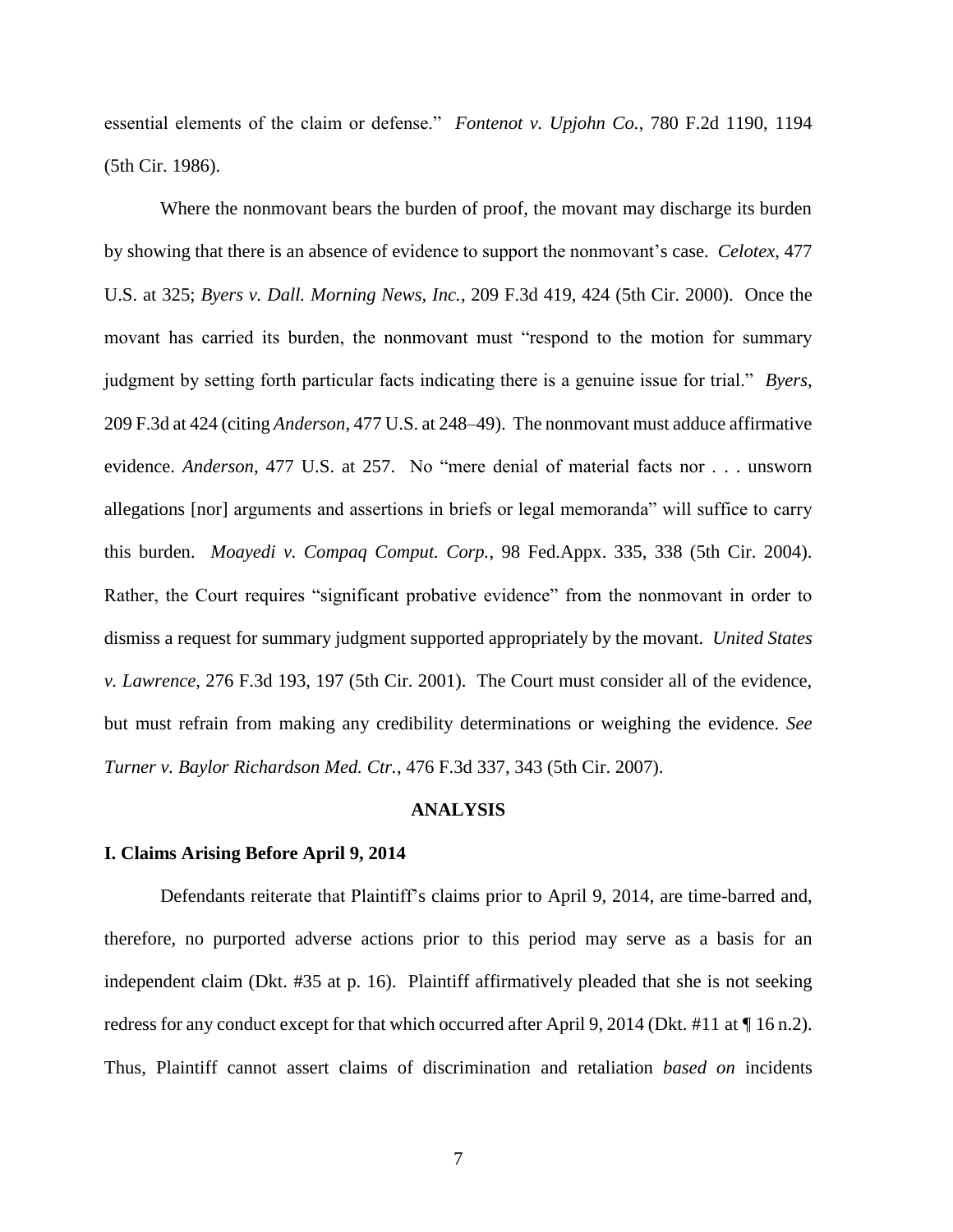occurring before April 9, 2014. However, this does not prevent either Party from relying on such incidents as evidence in support of timely race or gender discrimination and/or retaliation claims. *See National Railroad Passenger Corp. v. Morgan*, 536 U.S. 101, 114-115 (2002) (holding that, even where a time-barred adverse employment action cannot itself form the basis of a discrimination or retaliation claim, the same action may serve as evidence of an employer's discriminatory or retaliatory motive). This evidence may be used to demonstrate the discriminatory animus for a prima facie discrimination or retaliation claim, or successful pretext argument. *See United Air Lines v. Evans*, 431 U.S. 553, 558 (1977); *Lopez v. Kempthorne*, 684 F. Supp. 2d 827, 852 (S.D. Tex. 2010) ("[A] Court may consider time-barred acts occurring outside the limitations period insofar as they are relevant to the Defendant's motivation").

Therefore, although Plaintiff cannot assert independent claims of race or gender discrimination and/or retaliation based upon any adverse employment actions that occurred before April 9, 2014, she may rely upon evidence of adverse employment actions prior to April 9, 2014, to the extent such evidence demonstrates Defendant's alleged discriminatory animus or retaliatory motive.<sup>1</sup>

Aside from Plaintiff's termination, only some of Plaintiff's claims fall within the timely filing period, namely that (1) Defendants retaliated against Plaintiff for filing a complaint with human resources and/or appealing the written reprimand by placing her on the PIP and issuing a negative performance review, (2) Defendants retaliated against Plaintiff by re-assigning Peace to her shift, (3) Defendants discriminated against Plaintiff based on race and/or gender by issuing a PIP and poor performance review, and (4) Defendants created a hostile work

l

<sup>&</sup>lt;sup>1</sup> The Court expresses no opinion as to the ultimate admissibility of such evidence at trial.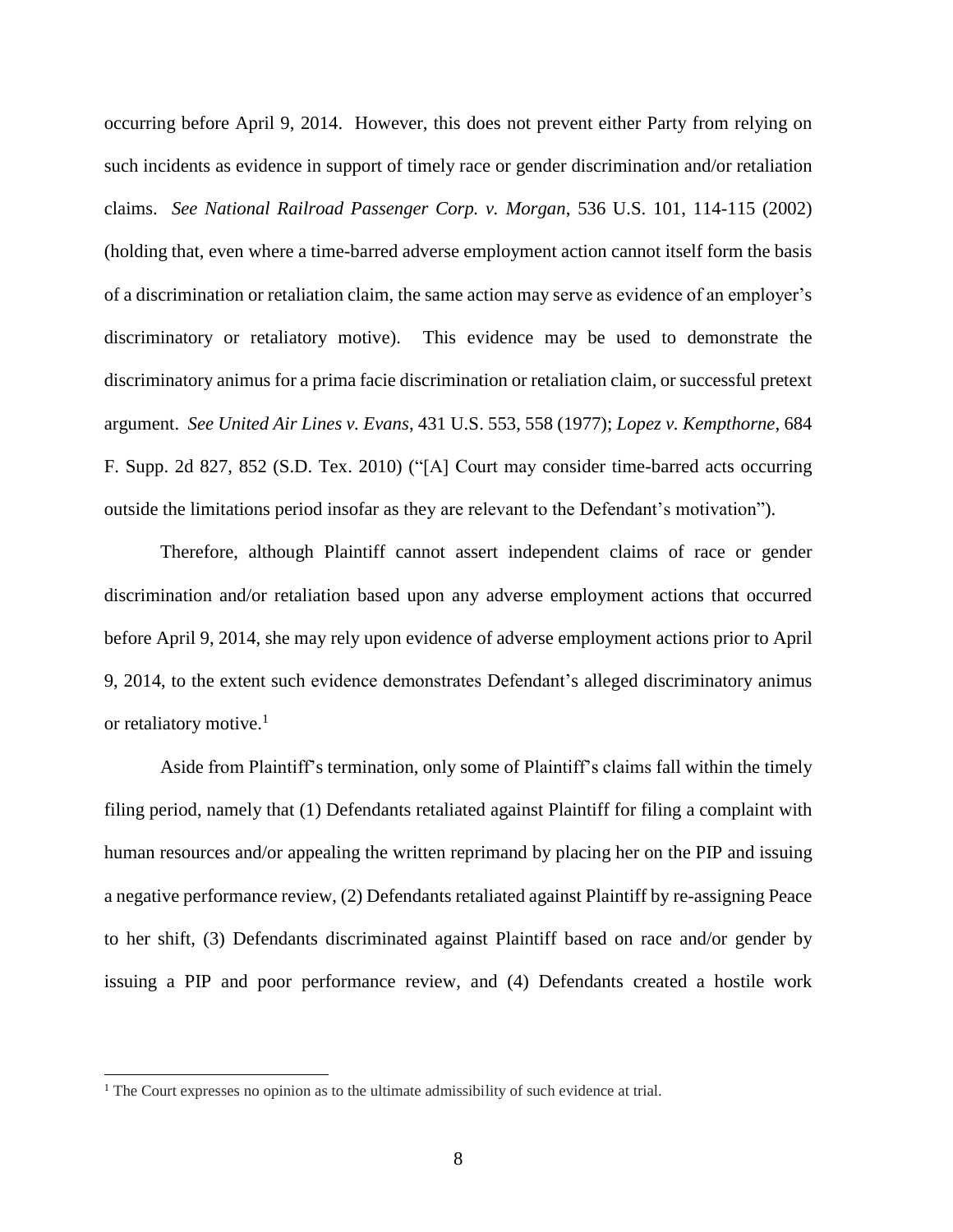environment because they knew of Peace's alleged improper conduct and failed to take remedial action.

# **II. Claims Against the City of Frisco (§ 1983, Title VII and Texas Labor Code<sup>2</sup> )** *Title VII Claims*

Under Title VII, Plaintiff must prove that the employer subjected her to an "adverse employment action." *Thompson v. City of Waco*, 764 F.3d 500, 503 (5th Cir. 2014). The Fifth Circuit has held that for Title VII discrimination claims, "adverse employment actions consist of 'ultimate employment decisions' such as hiring, firing, demoting, promoting, granting leave, and compensating." *Id.* at 503. In the retaliation context, the United States Supreme Court has focused on "materially adverse actions[,]" which encompass a broader range of employment decisions and, as such, are "not limited to discriminatory actions that affect the terms and conditions of employment," but those that "well might have dissuaded a reasonable worker from making or supporting a charge of discrimination." *Burlington N. & Santa Fe Ry. Co. v. White*, 548 U.S. 53, 64-68 (2006).

Regarding Plaintiff's discrimination claims, "neither an employer's collection and use of documented disciplinary actions against an employee (even for use in the decision to terminate) nor a supervisor's decision to report alleged misbehavior constitute an adverse employment action because their effect, if any, on an ultimate employment decision is tangential." *Daniels v. Texas Dep't of Transportation*, No. 4:15-CV-00702-CAN, 2017 WL 67926, at \*4 (E.D. Tex. Jan. 6, 2017). *See, e.g.*, *King v. Louisiana*, 294 Fed.Appx. 77, 84-85

l

 $2$  The purpose of the Texas Commission on Human Rights Act ("TCHRA") is to coordinate state law with federal law in the area of employment discrimination. Tex. Labor Code Ann. §§ 21.001–21.556; *Vielma*, 218 F.3d at 462. *See Machinchick v. PB Power, Inc.,* 398 F.3d 345, 356 (5th Cir. 2005) (observing there was "no meaningful distinction" between analysis under Title VII and the TCHRA). Therefore, to the extent that the undersigned recommends summary judgment on Plaintiff's Title VII claims, the undersigned also recommends summary judgment on Plaintiff's state law claims.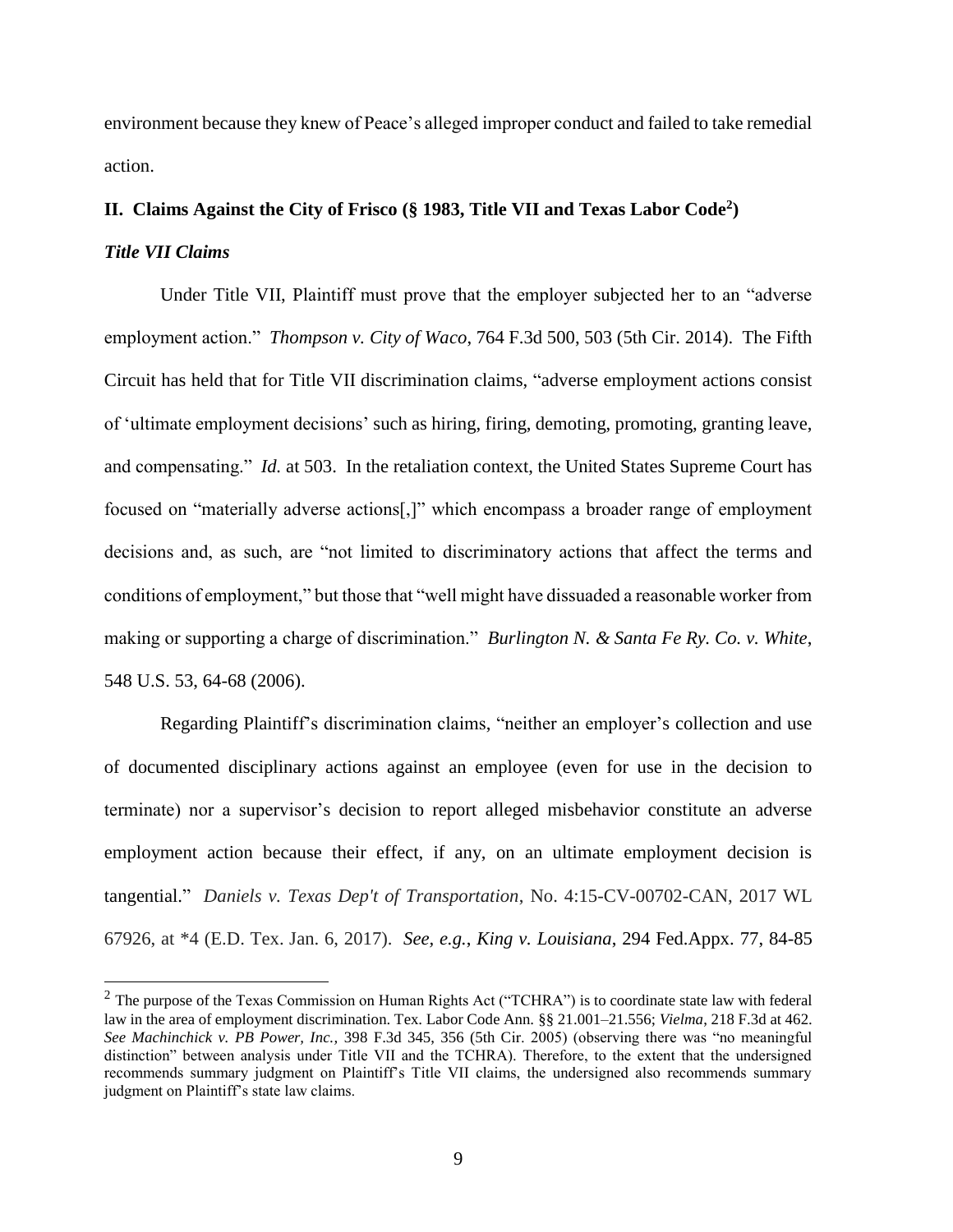(5th Cir. 2008) (per curiam) ("Our discrimination jurisprudence has held that poor performance evaluations, unjust criticism, and being placed on probation do not constitute 'ultimate employment decisions.'") (citing *McCoy v. City of Shreveport*, 492 F.3d 551, 556–57 (5th Cir. 2007)); *Roberson v. Game Stop/Babbage's*, 152 Fed.Appx. 356, 360 (5th Cir. 2005) (per curiam).

Accordingly, only Plaintiff's termination may serve as an adverse employment action for her discrimination claim. However, Plaintiff's retaliation claims may relate to the PIP, the negative performance evaluation, Peace's reassignment to her shift, and her termination.

## **A. Race and Gender Discrimination**

l

Plaintiff alleges that the Defendants unlawfully discriminated against her on the basis of her race and gender, in violation of Title VII. Title VII of the Civil Rights Act of 1964 prohibits an employer from "discriminat[ing] against any individual with respect to his compensation, terms, conditions, or privileges of employment, because of such individual's race, color, religion, sex, or national origin."  $42$  U.S.C. § 2000e–2(a)(1).

Since the record contains no direct evidence of race discrimination, $3$  the Court applies the three-step burden-shifting framework utilized by the Supreme Court in *McDonnell Douglas Corporation v. Green,* to analyze Plaintiff's claims of race discrimination in employment. 411 U.S. 792, 93 (1973); *see St. Mary's Honor Center v. Hicks,* 509 U.S. 502, 506, (1993); *Texas Department of Community Affairs v. Burdine,* 450 U.S. 248, 252–53 (1981).

In order to establish a prima facie claim of racial discrimination under Title VII, a plaintiff must show she "(1) is a member of a protected group; (2) was qualified for the position

<sup>&</sup>lt;sup>3</sup> "Direct evidence" in the employment discrimination context is "evidence which, if believed, proves the fact [of discriminatory animus] without inference or presumption." *Mooney v. Aramco Services Co.,* 54 F.3d 1207, 1217 (5th Cir. 1995) (citing *Brown v. East Mississippi Electric Power Association,* 989 F.2d 858, 861 (5th Cir. 1993)).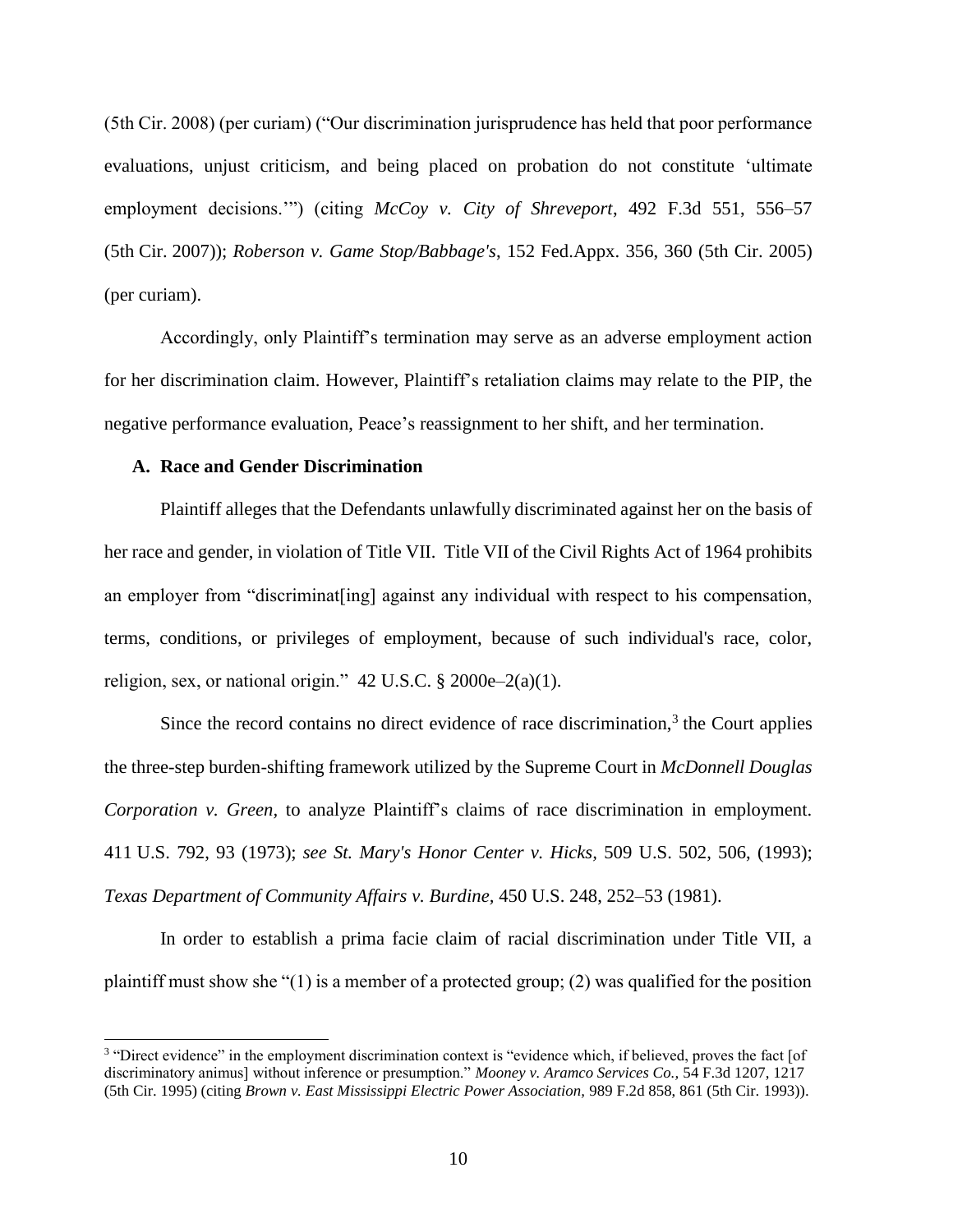at issue; (3) was discharged or suffered some adverse employment action by the employer; and (4) . . . was treated less favorably than other similarly situated employees outside the protected group." *McCoy v. City of Shreveport,* 492 F.3d 551, 556 (5th Cir. 2007). If a plaintiff makes a prima facie showing of discrimination, the burden shifts to the employer to articulate a legitimate, nondiscriminatory reason for its action. *Id.* at 557. The plaintiff then "bears the ultimate burden of proving that the employer's proffered reason . . . is a pretext . . . ." *Id.* When the analysis has proceeded to this third step, the plaintiff—to avoid summary judgment—must produce evidence from which a reasonable factfinder could find "that the employer's reasons were not the true reason for the employment decision *and* that unlawful discrimination was." *Bodenheimer v. PPG Industries, Inc.,* 5 F.3d 955, 957 (5th Cir. 1993) (emphasis in original).

In the present case, Defendants argue that Plaintiff's race and gender discrimination claims cannot survive summary judgment because Plaintiff can point to no comparator—a similarly situated, non-white male employee who was not terminated under nearly identical circumstances—in support of her discrimination claim (Dkt. #35 at p. 21–22). "Similarly situated employees are employees who are treated more favorably in nearly identical circumstances; the Fifth Circuit defines similarly situated narrowly." *Lopez v. Kempthorne*, 684 F. Supp. 2d 827, 856-57 (S.D. Tex. 2010) (internal citations and quotations omitted). The Fifth Circuit has described "similarly situated" employees as follows:

The employment actions being compared will be deemed to have been taken under nearly identical circumstances when the employees being compared held the same job or responsibilities, shared the same supervisor or had their employment status determined by the same person, and have essentially comparable violation histories. And, critically, the plaintiff's conduct that drew the adverse employment decision must have been "nearly identical" to that of the proffered comparator who allegedly drew dissimilar employment decisions. If the "difference between the plaintiff's conduct and that of those alleged to be similarly situated accounts for the difference in treatment received from the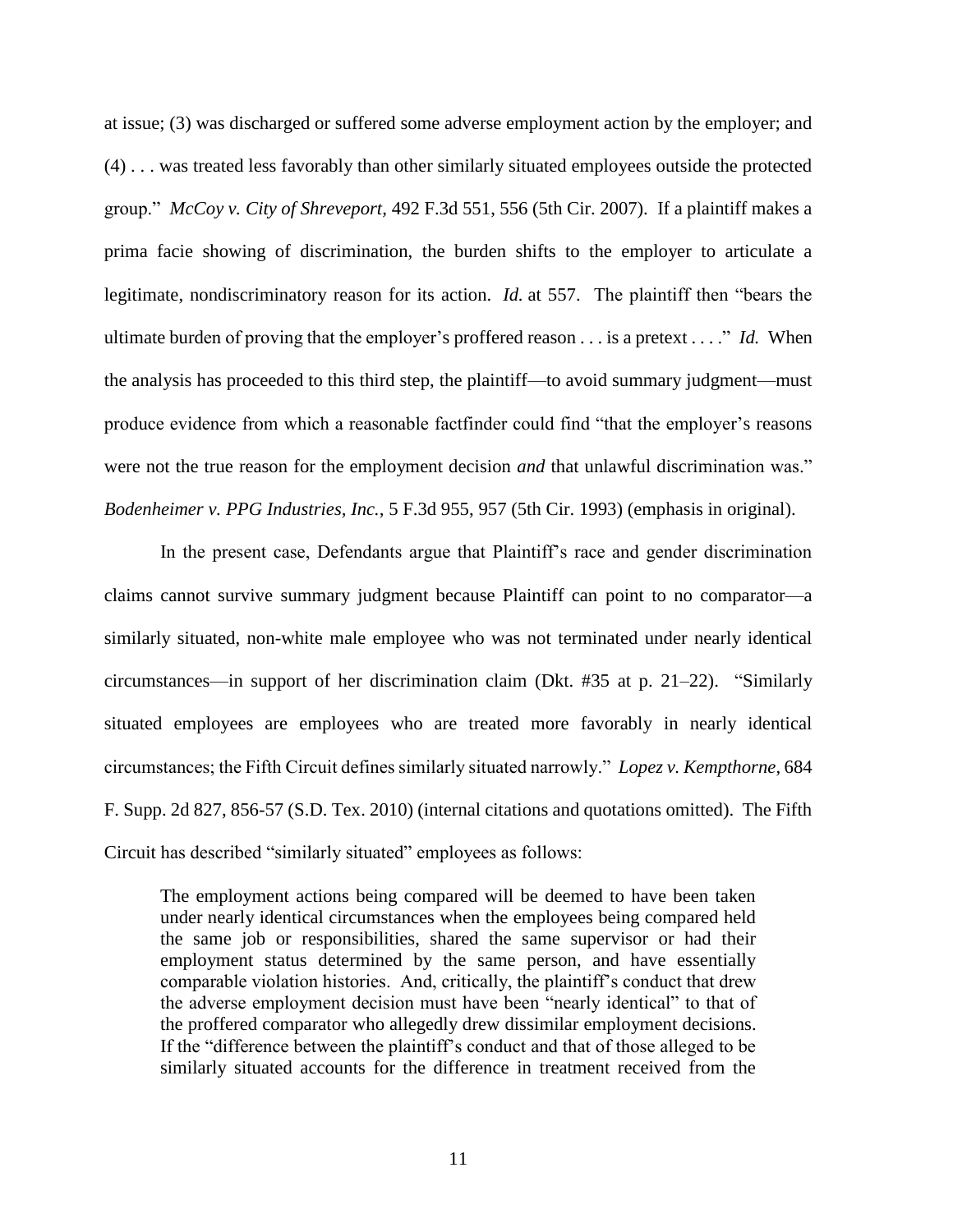employer," the employees are not similarly situated for the purposes of employment discrimination analysis.

*Lee v. Kansas City Southern Ry. Co.*, 574 F.3d 253, 259-60 (5th Cir. 2009); *see also Perez v. Texas Dep't of Criminal Justice, Inst'l Div.*, 395 F.3d 206, 213 (5th Cir. 2004) ("We . . . have explained consistently that for employees to be similarly situated those employees' circumstances, including their misconduct, must have been 'nearly identical.'"). Thus, where a plaintiff alleges disparate discipline, she is required to prove the employer treated similarly situated employees charged with nearly identical misconduct differently. *Sagaral v. Wal-Mart Stores Texas LP*, 516 F. Supp. 2d 782, 799–800 (S.D. Tex. 2007). "[T]he conduct at issue is not nearly identical when the difference between the plaintiff's conduct and that of those alleged to be similarly situated accounts for the difference in treatment received from the employer." *Wallace v. Methodist Hosp. Sys*., 271 F.3d 212, 221 (5th Cir. 2001) (citation omitted); *see also Hockman v. Westward Communications, LLC*, 282 F.Supp.2d 512, 527–28 (E.D. Tex. 2003).

Plaintiff contends that Peace was a proper comparator, that was "similarly situated" to her, and was treated more favorably in nearly identical circumstances. The two detention officers had the same job and responsibilities. Plaintiff and Peace both reported to Smith as their immediate supervisor. Defendants do not dispute these facts. However, Defendants contend that Plaintiff was not similarly situated to Peace because of different disciplinary records.

Defendants contend that there is no evidence that Peace had multiple parties complaining about working with him, Peace was not disciplined for allowing prisoners to wander freely in the book-in area or ignoring their medical needs, Peace did not make derogatory comments about his supervisor, and Peace didn't violate a direct command by a supervisor. At the time the City terminated Plaintiff's employment, Plaintiff's disciplinary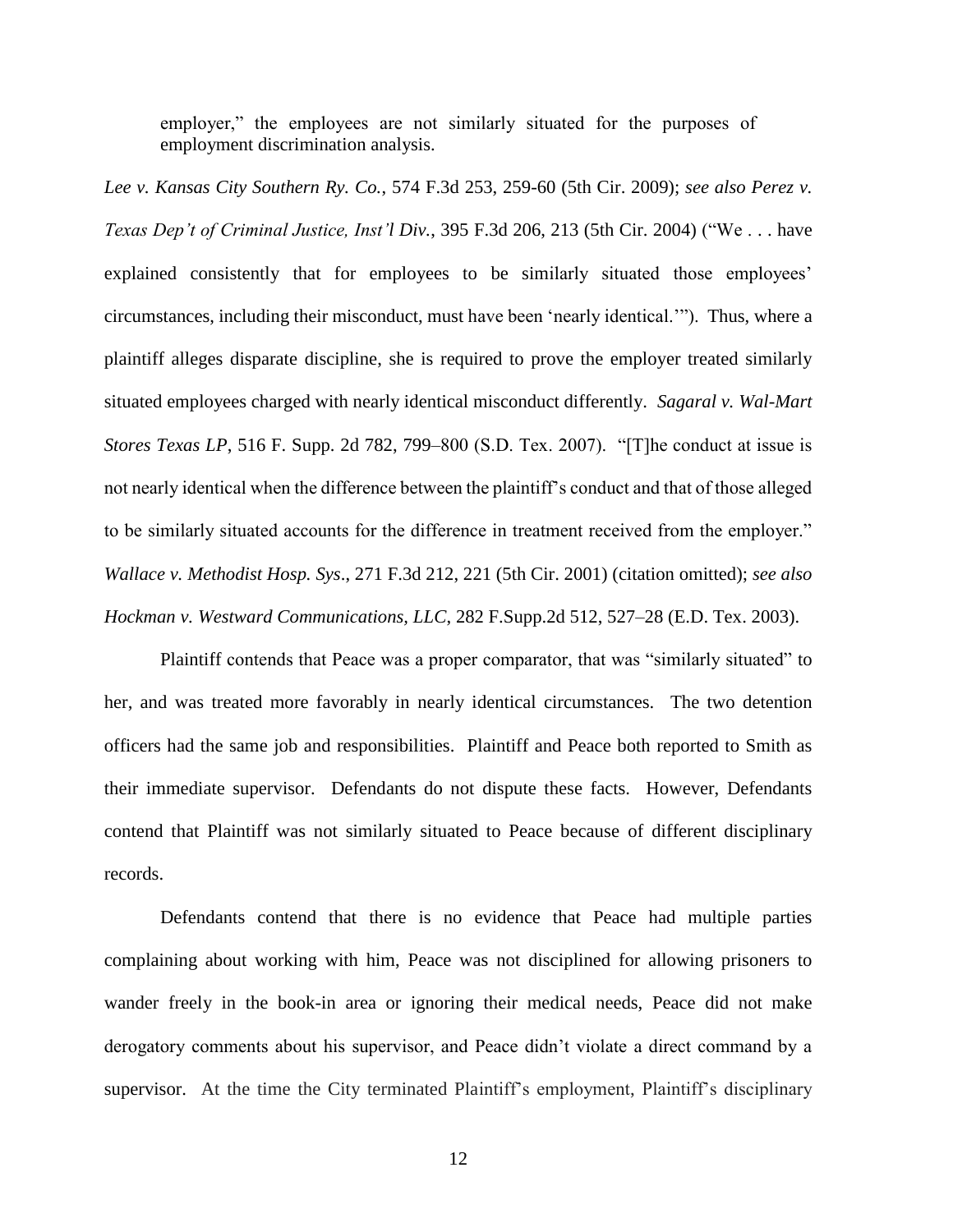history as documented in the record included the following: (1) oral reprimand, (2) written reprimand, (3) PIP, (4) negative performance evaluation, and (5) insubordination for leaving meeting.

Plaintiff asserts that Peace is a proper comparator because Peace was not given a written reprimand for violating the policies mentioned in her Officer Safety Concern memorandum, Peace was not reprimanded for making complaints to Smith regarding Plaintiff's conduct, and Peace was not reprimanded for violating the department's anti-harassment policy after Plaintiff complained about him yelling at her (Dkt. #38 at p. 11, 19). Although Plaintiff may offer evidence of disciplinary actions prior to April 9, 2014, to the extent it demonstrates Defendants' discriminatory animus in the City's decision to terminate her employment, she cannot establish her disciplinary history is distinguishable on that basis. *See, e.g.*, *Daniels* 2017 WL 67926, at \*6.

Plaintiff fails to provide any evidence of Peace's disciplinary record. In fact, Plaintiff confirms that Peace's record had substantially less disciplinary marks (Dkt. #38 at p. 19–20). Furthermore, Plaintiff cannot show "the conduct that drew the adverse employment decision [was] 'nearly identical' to that of the proffered comparator who allegedly drew dissimilar employment decisions." *Lee,* 574 F.3d at 260. Plaintiff admits that "no other employee has walked out of such a meeting." (Dkt. #38 at p. 20). Plaintiff confirms that the meeting on August 5, 2014, was a "situation in which there are no other comparators." (Dkt. #38 at p. 20). The insubordination for leaving the meeting formed the foundation of the City's decision to terminate Plaintiff's employment, according to Bruce's letter terminating Plaintiff (Dkt. #35, Exhibit 6 at p. 316–317). Accordingly, the Court finds that Peace is not a valid comparator.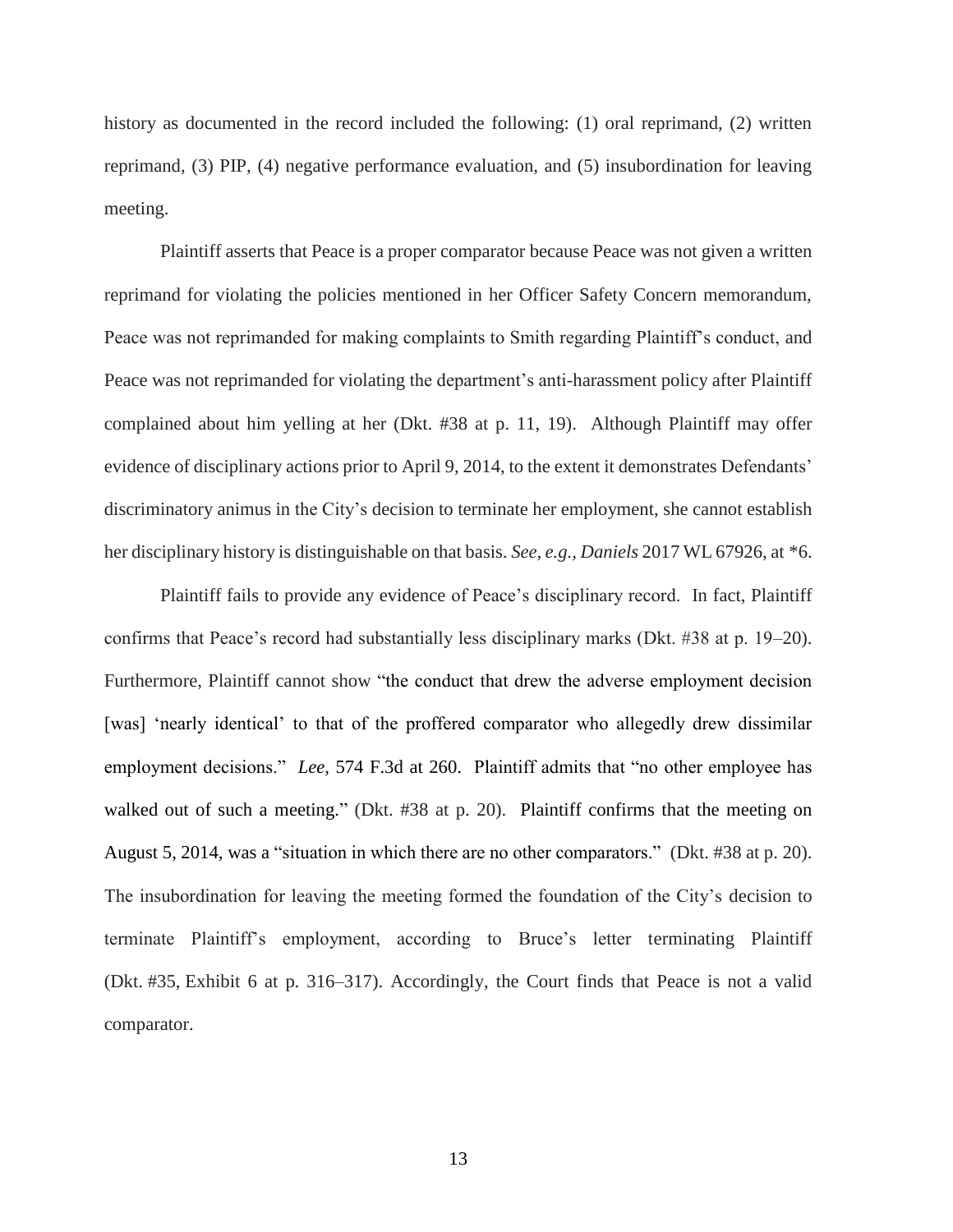Even if it is assumed that Plaintiff has presented a prima facie case, her claims would fail for want of evidence from which a reasonable jury could conclude that the legitimate reasons offered by the Defendants were pretexts for race and gender discrimination. Because she will bear the burden of proof on these elements of her claim at trial, this lack of evidence is fatal. *See Celotex,* 477 U.S. at 322–23. Accordingly, the Defendants' motion for summary judgment on Plaintiff's race and gender discrimination claims is granted.

## **B. Retaliation**

To establish a prima facie case of retaliation, Plaintiff must show as follows: (1) she engaged in an activity protected by the applicable statutes; (2) she was subject to an adverse employment action; and (3) a causal link exists between the protected activity and the adverse employment action. *Davis v. Dallas Area Rapid Transit,* 383 F.3d 309, 319 (5th Cir. 2004); *Perez v. Region 20 Educ. Svc. Ctr.,* 307 F.3d 318, 325 (5th Cir. 2002). The employment action must be "materially adverse," one that would "dissuade a reasonable worker from making or supporting a charge of discrimination." *Burlington Northern & Santa Fe Ry. Co. v. White,* 548 U.S. 53, 68 (2006). Once this prima facie burden is met, retaliation claims utilize the same *McDonnell-Douglas* burden-shifting approach.

### **i. PIP and Negative Performance Evaluation**

Defendants assert that Plaintiff cannot establish the second element of her prima facie case that she was subject to an adverse employment action with regard to the negative performance review and PIP (Dkt. #35 at p. 18–19).

The Fifth Circuit has found a PIP to be a materially adverse action on which a plaintiff may base his retaliation claim. *Ray v. Tandem Computs., Inc.*, 63 F.3d 429, 435 (5th Cir. 1995) (holding that PIP and termination of employment were adverse employment actions); *see also*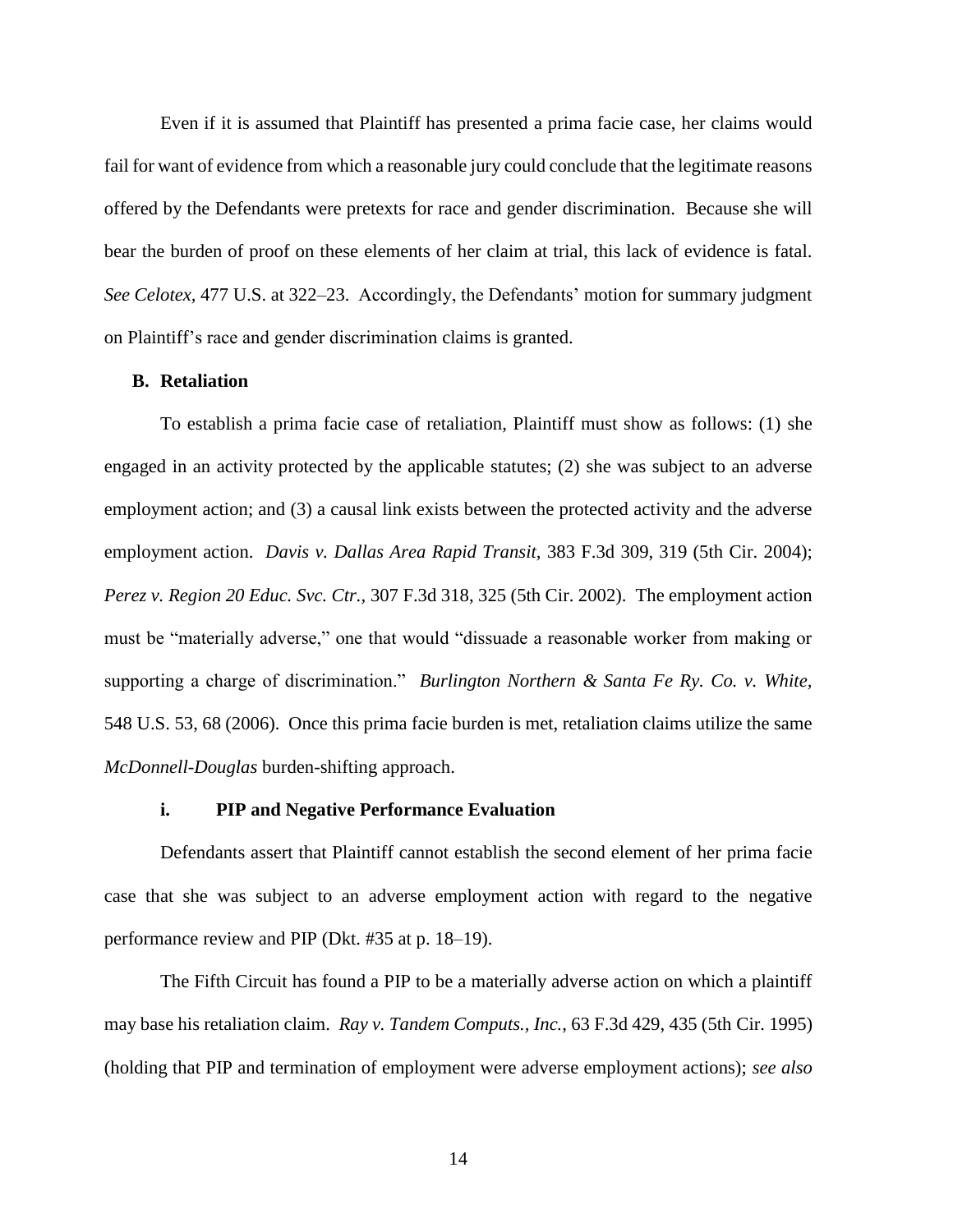*Pollak v. Lew*, No. H-11-2550, 2013 WL 1194848, at \*9 (S.D. Tex. Mar. 22, 2013), *aff'd*, 542 Fed.Appx. 304 (5th Cir. 2013) (finding placement on a PIP could dissuade a reasonable employee from engaging in protected activity). "Written warnings and unfavorable performance reviews are not adverse employment actions where colorable grounds exist for disciplinary action or where the employee continues to engage in protected activity." *Jackson v. Honeywell Int'l, Inc.*, 601 F. App'x 280, 286 (5th Cir. 2015) (citing *Burlington,*  548 U.S. at 68). The Court must objectively evaluate the negative performance reviews and PIP.

Plaintiff presented evidence that in her performance evaluation from April 2013, Smith wrote "none needed" under "Areas of Improvement" for categories such as relations with the public and co-workers, dependability, cooperation judgment, initiative, and time utilization (Dkt. #38 at p. 5). Plaintiff's positive performance review she received approximately a year before the incidents giving rise to this suit creates a fact issue regarding whether colorable grounds exist. Thus, Plaintiff's PIP and negative performance review can support a retaliation claim. *See Al-habash v. Raytheon Co.*, No. 4:15-CV-450, 2016 WL 6155601, at \*9 (E.D. Tex. Oct. 24, 2016).

Plaintiff must also show a causal connection between the materially adverse action and the protected activity to survive summary judgment. *See Davis v. Fort Bend Cty.*, 765 F.3d 480, 491 (5th Cir. 2014). Temporal proximity between an employer's knowledge of protected activity and an adverse employment action can serve, in some instances, as indirect evidence of a causal link. *Strong v. Univ. Healthcare Sys., L.L.C.*, 482 F.3d 802, 808 (5th Cir. 2007).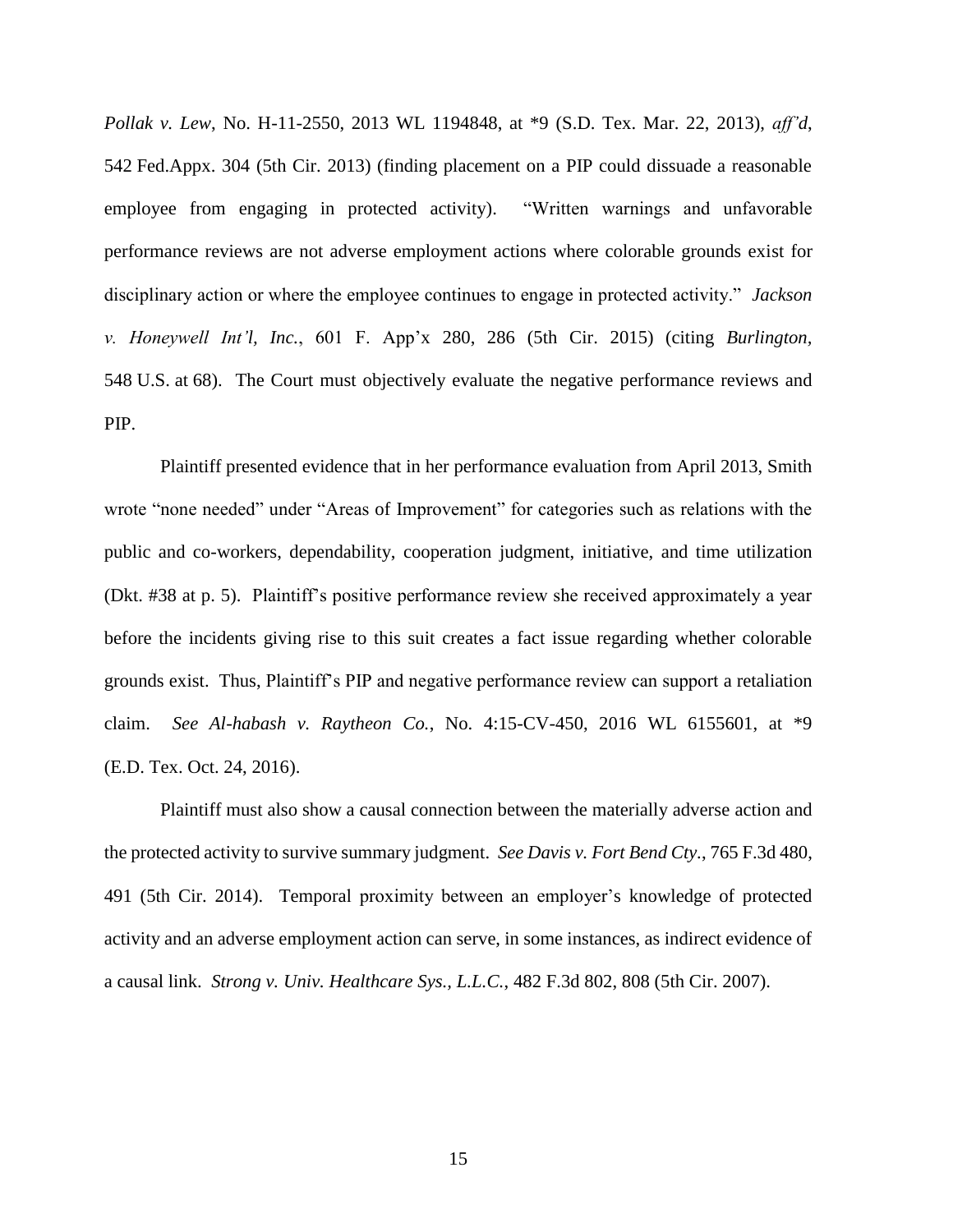Plaintiff asserts that when she complained about harassment and discrimination to the Human Resources Department and appealed the written reprimand, she suffered further retaliation by being placed on the PIP and later received her first negative performance review.

Plaintiff meet with Quiroga on March 27, 2014, to inform him of her complaints. Quiroga communicated Plaintiff's complaints to Safranek on April 1, 2014. On April 3, 2014, Plaintiff appealed the reprimand. The same day, Smith denied her appeal and Plaintiff appealed the reprimand to Ward. On April 9, 2014, Ward denied Plaintiff's appeal of the written reprimand. That same day, Smith placed Plaintiff on a PIP. A few weeks later, Plaintiff received her first ever negative performance evaluation from Smith dated April 30, 2014.

The evidence shows that Smith placed Plaintiff on a PIP less than two weeks after she complained to human resources and less than a week after Plaintiff appealed her written reprimand. During her tenure with the City, Smith had never used a PIP before issuing one to Plaintiff. Plaintiff has additionally provided evidence that Smith was aware of Plaintiff's complaint to the Human Resources Department. Viewing Plaintiff's evidence in the light most favorable to her case, the Court finds that there is a genuine fact issue present with regard to a prima facie case for retaliation.

Defendants assert that there is a legitimate non-retaliatory reason for issuing Plaintiff the PIP and negative performance review. Defendants claim the PIP and negative performance review were based on Plaintiff's continued work-related issues as originally found in the written remand and also reflected in the oral counseling. Defendants claim the PIP was somewhat delayed because Smith had never issued a PIP before, because Smith needed to consult with Ward and human resources regarding how to properly complete the document, and because of vacation schedules. Defendants' evidence is sufficient to meet their burden of producing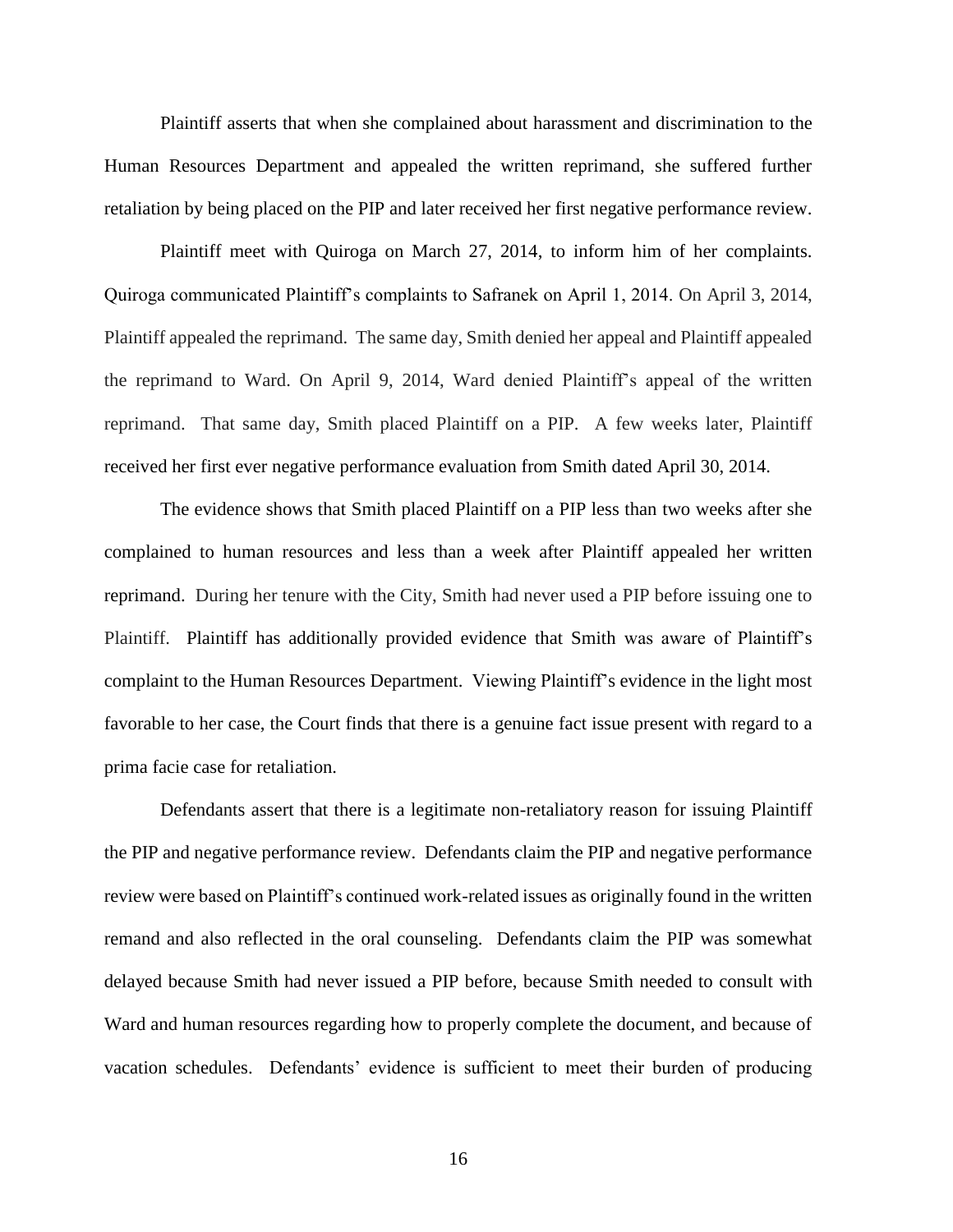evidence of legitimate non-retaliatory reasons for issuing the PIP and negative performance review.

Given the fact that Smith had never issued a PIP before and the timing between Plaintiff's complaint to human resources and the issuance of the PIP and negative performance review, a reasonable jury could find that both were applied against Plaintiff in this case as pretext. Accordingly, the Court finds that Plaintiff meets her burden of establishing a Title VII retaliation claim regarding the issuance of the PIP and performance review, and her retaliation claim should proceed to trial.

#### **ii. Peace's Transfer to Plaintiff's Shift**

Plaintiff alleges that Peace was transferred to her shift to create a hostile work environment in retaliation for Plaintiff's appeal of the written reprimand and PIP, and filing complaints with the Human Resources Department and EEOC. Defendants contend that this does not constitute an adverse employment action because it did not alter Plaintiff's job or duties.

First, the Fifth Circuit has not recognized a retaliatory hostile work environment cause of action. *See Heath v. Bd. of Supervisors for S. Univ. & Agric. & Mech. Coll.*, 850 F.3d 731, 742 n.5 (5th Cir. 2017); *Bryan v. Chertoff*, 217 Fed.Appx. 289, 293 (5th Cir. 2007).

Second, an adverse employment action is one that "a reasonable employee would have found . . . materially adverse, which in this context means it well might have dissuaded a reasonable worker from making or supporting a charge of discrimination." *Higbie v. Kerry*, 605 F. App'x 304, 308 (5th Cir. 2015) (quoting *Burlington,* 548 U.S. at 68). Peace's transfer is not the sort of employment action that would dissuade a reasonable employee from reporting discrimination. Plaintiff also fails to demonstrate any causal link between the allegedly

17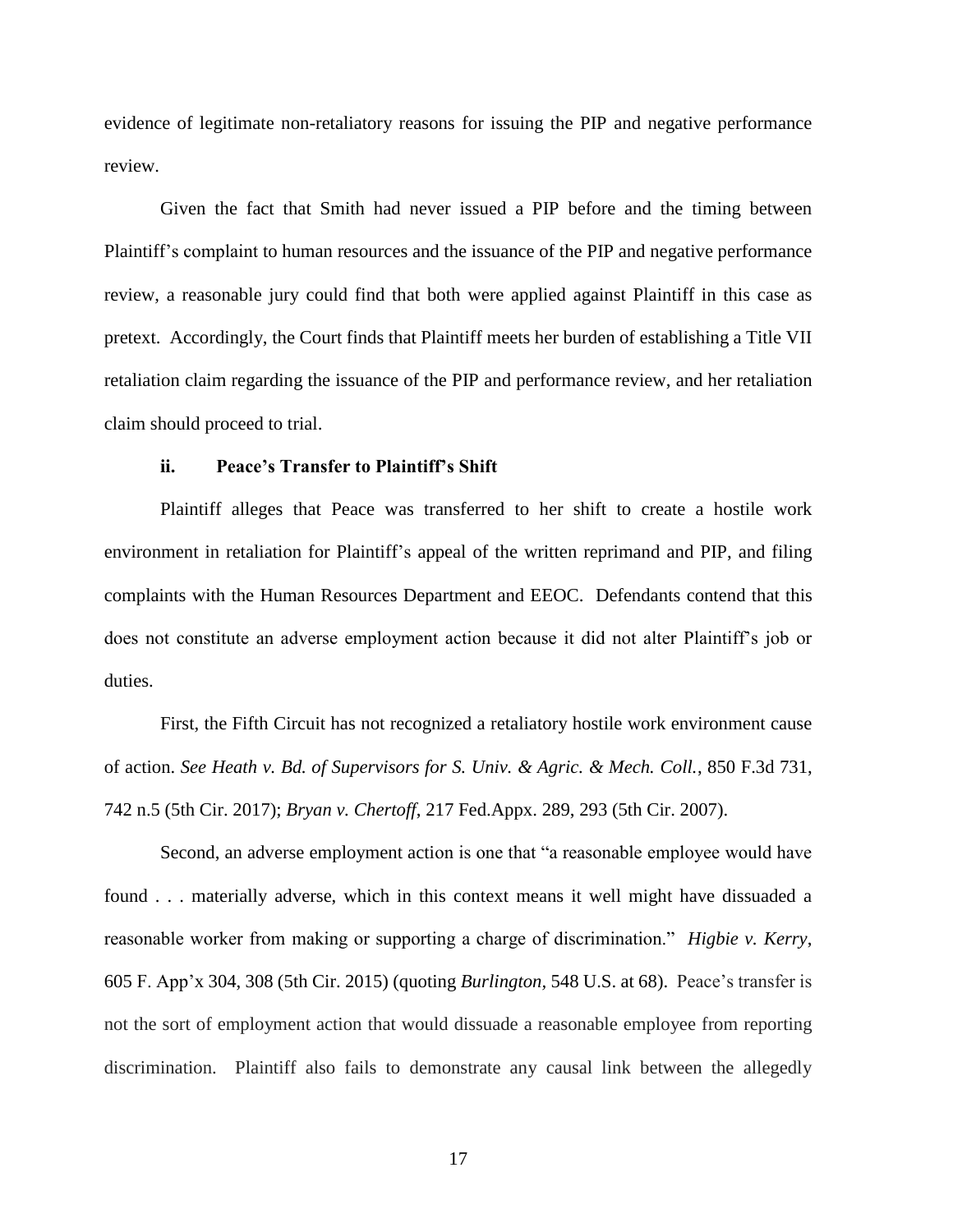retaliatory action and her participation in a protected activity, as she must for her retaliation claim to survive summary judgment. *See Harvill v. Westward Commc'ns, LLC,* 433 F.3d 428, 439 (5th Cir. 2005). Thus, Plaintiff cannot maintain a retaliation claim based on Peace's reassignment to her shift.

## **iii. Termination**

Defendants challenge Plaintiff's ability to demonstrate a causal connection between her engaging in a protected activity and Defendants' decision to terminate her employment. The Parties dispute who requested the meeting with Safranek, the Director of Human Resources, but Plaintiff presented evidence that she requested the meeting to file a complaint against Peace, Smith, and Ward. Plaintiff scheduled her meeting with Safranek on August 5, 2014. Plaintiff claims that she initially began the meeting by trying to file her complaints against Peace for racial and sexual harassment and discrimination, and was subsequently going to file complaints against Smith and Ward for supporting a hostile work environment and retaliation.

Smith and Ward joined the meeting shortly after the meeting began and upon their arrival, Plaintiff tried to leave the meeting. Safranek informed Plaintiff that if she left the meeting it would be considered an abandonment of her job. Ward gave Plaintiff a direct order to sit down, indicating that failure to do so would be considered insubordination. Plaintiff continued to walk out the door, and left the meeting. That same day, Ward sent Plaintiff a memorandum indicating that he was recommending termination of Plaintiff's employment as a result her insubordination.

On August 6, 2014, Bruce placed Plaintiff on administrative leave, pending the investigation regarding her insubordination. On August 11, 2014, Bruce terminated Plaintiff's

18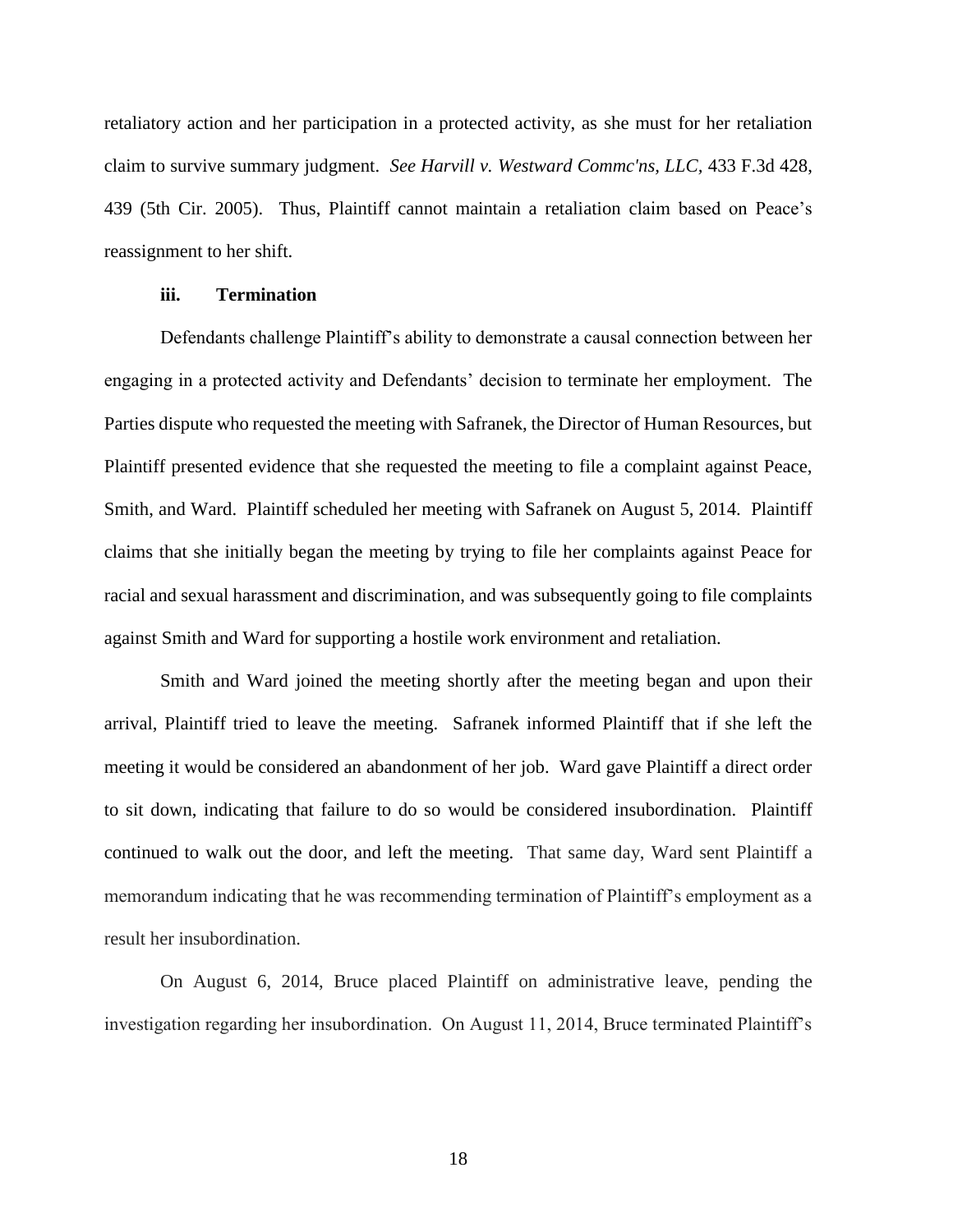employment with the City for insubordination. Plaintiff appealed her termination to Purefoy, and after an investigation and appeal hearing, this appeal was denied on October 30, 2014.

The summary judgment evidence establishes that Bruce, as Chief of Police for the City, had the final authority to hire and fire employees. Smith and Ward, as Plaintiff's supervisors with regard to the relevant chain of command, had the authority to make recommendations concerning the employment status of their subordinate employees. In this case, Ward recommended that Plaintiff be terminated. Bruce made the final decision to terminate Plaintiff. If Bruce based his decision on his own independent investigation, the causal link between Smith and Ward's allegedly retaliatory intent and Plaintiff's termination would be broken. On the other hand, if Bruce did not conduct his own independent investigation, and instead merely rubber stamped the recommendations of Smith and Ward, the causal link between Plaintiff's protected activities and subsequent termination remains intact. The degree to which Bruce's decisions were based on his own independent investigation is a question of fact. Accordingly, the Court finds that Plaintiff has presented sufficient evidence to establish a causal link between her protected activity and her termination.

Defendants assert that there are legitimate, nondiscriminatory reasons for terminating Plaintiff—her disciplinary history and her alleged insubordination during the August 5, 2014 meeting. Because Defendants have articulated a legitimate, nondiscriminatory reason for the termination, it is Plaintiff's burden to present evidence that Defendants' reasons are pretext for the retaliation and that, but for this protected activity, Plaintiff would not have been terminated. *Pineda v. United Parcel Service, Inc.*, 360 F.3d 483, 487 (5th Cir. 2004).

Plaintiff has produced sufficient evidence that Defendants' proffered reason for her termination was pretext. Plaintiff asserts that she was terminated for engaging in protected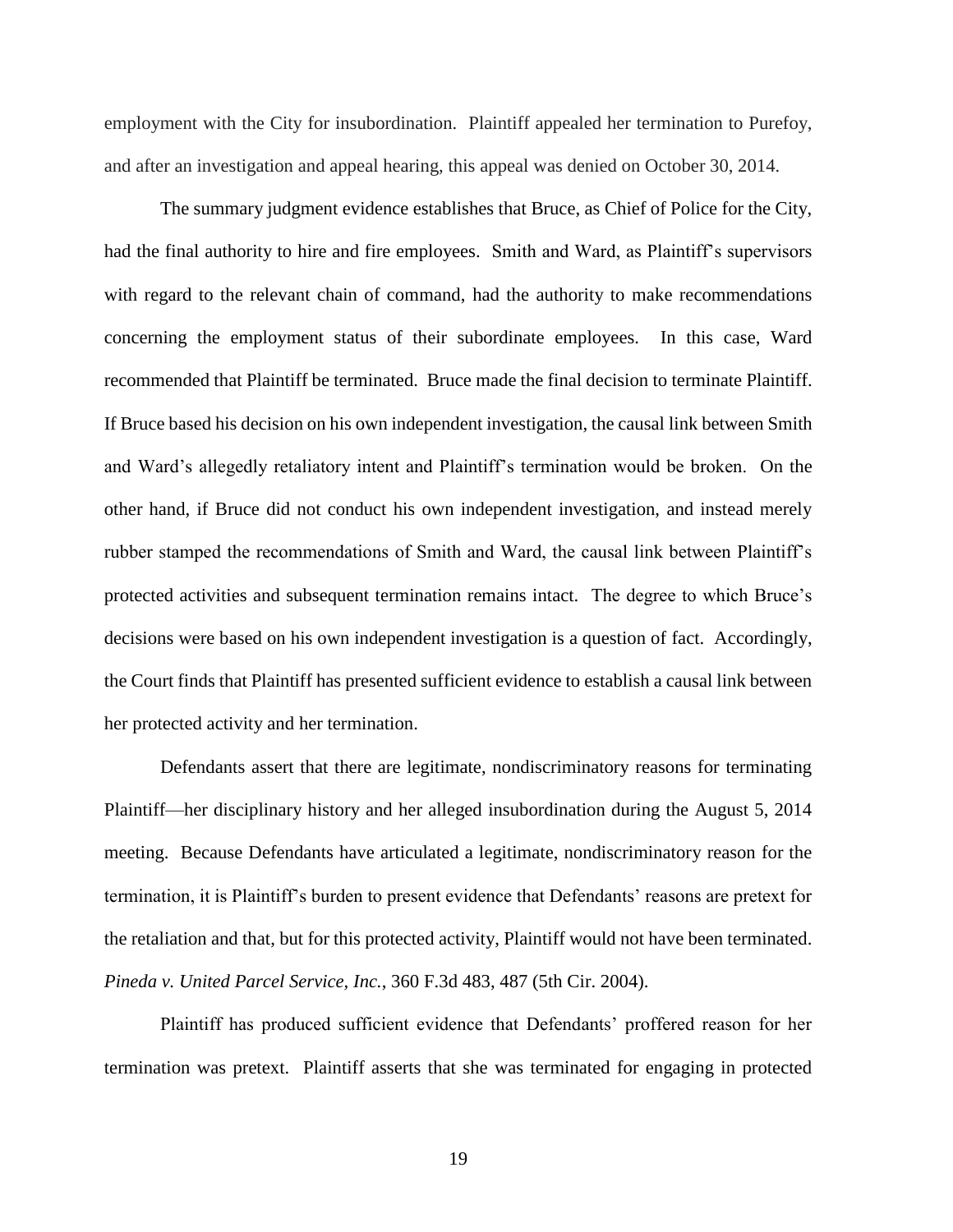activity—complaining about the very supervisors who claimed Plaintiff was insubordinate. Plaintiff has also provided evidence that her immediate supervisor would not recommend termination for an act of insubordination (Dkt. #38 at p. 23). Plaintiff has offered sufficient summary judgment evidence to establish "but for" causation. Therefore, summary judgment should be denied as to Plaintiff's claim for retaliation regarding her termination and should proceed to trial.

#### **C. Hostile Work Environment**

A prima facie case of hostile work environment requires the plaintiff to prove that the employee was subject to unwelcome harassment and that the employer should have known of the harassment and failed to take prompt remedial action. *Felton v. Polles,* 315 F.3d 470, 484 (5th Cir. 2002). A "discriminatorily hostile or abusive" work environment, if "sufficiently severe or pervasive," may "alter the conditions of the victim's employment" and, thus, violate Title VII. *Harris v. Forklift Sys., Inc.,* 510 U.S. 17, 21 (1993) (quoting *Meritor Savings Bank, FSB v. Vinson,* 477 U.S. 57, 67 (1986)). Defendants argue that Plaintiff's factual allegations, even if true, do not rise to such a level.

The Court determines whether a work environment violates the statute by looking at all the circumstances, including "the frequency of the discriminatory conduct; its severity; whether it is physically threatening or humiliating, or a mere offensive utterance; and whether it unreasonably interferes with an employee's work performance." *Id.* at 23. "To be actionable, the challenged conduct must be both objectively offensive, meaning that a reasonable person would find it hostile and abusive, and subjectively offensive, meaning that the victim perceived it to be so." *Harvill,* 433 F.3d at 434 (quoting *Shepherd v. Comptroller of Pub. Accounts of Tex.,* 168 F.3d 871, 874 (5th Cir. 1999)).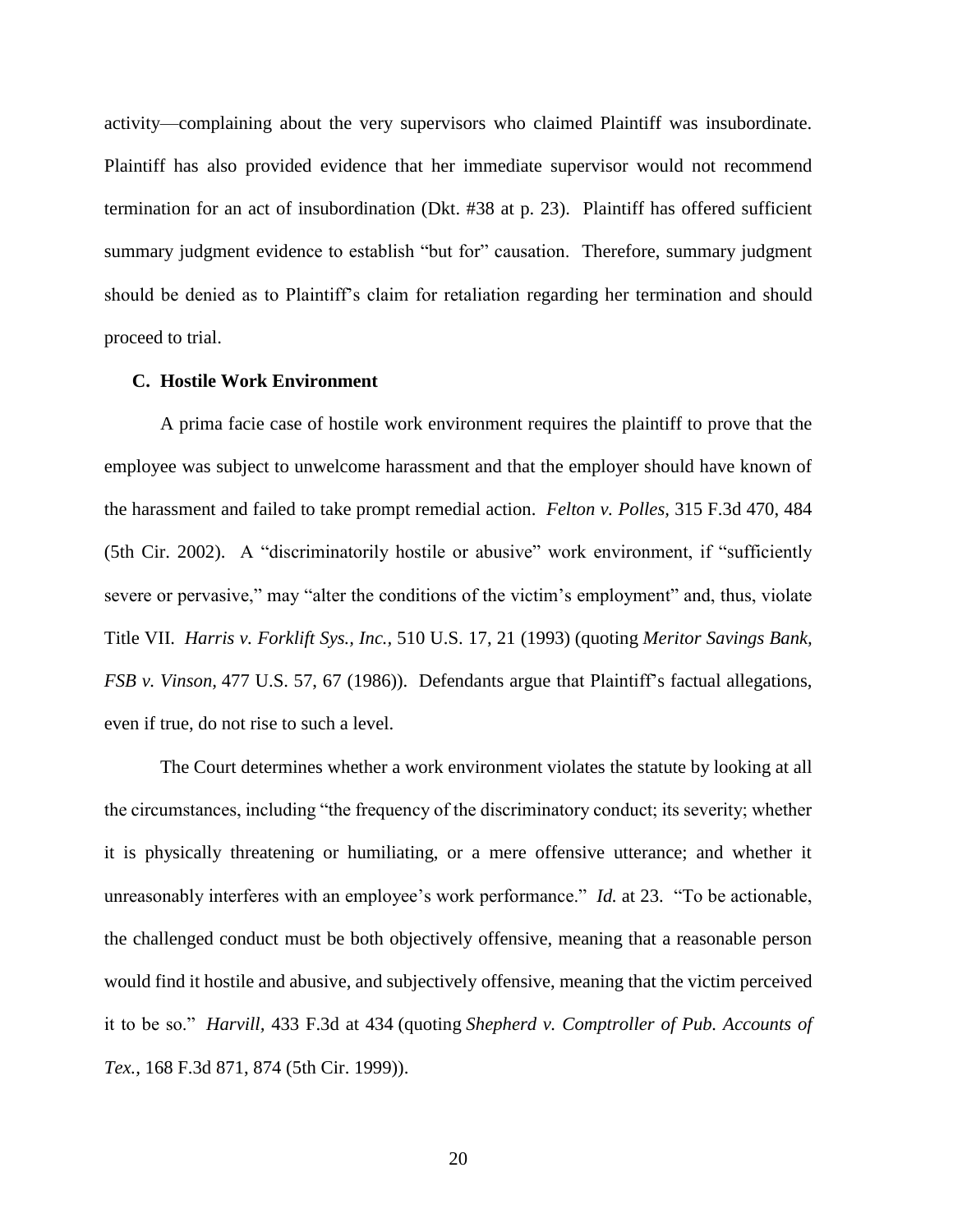Plaintiff offers only cursory assertions that Peace's actions resulted in a hostile work environment. For example, Plaintiff complains that Peace "constantly compared her to a male former supervisor while refusing to follow instructions, and he treated men respectfully even though he was "very condescending" toward Plaintiff." (Dkt. #38 at p. 5). Plaintiff also complains that Peace made comments regarding the George Zimmerman trial and about his brother's ex-girlfriend not letting his brother see his brother's child, because "females get whatever they want." (Dkt. #38 at p. 6).

As to the frequency of the conduct, Peace's offensive remarks made directly to Plaintiff appear to be isolated incidents, which, to violate Title VII, must be "extremely serious." *Faragher v. City of Boca Raton,* 524 U.S. 775, 788, (1998); *see also Lauderdale v. Tex. Dep't of Criminal Justice,* 512 F.3d 157, 163 (5th Cir. 2007) ("[T]he required showing of severity or seriousness of the harassing conduct varies inversely with the pervasiveness or frequency of the conduct.") (quoting *Ellison v. Brady,* 924 F.2d 872, 878 (9th Cir. 1991)).

These comments are trivial and cannot support a hostile work environment claim. *See Faragher,* 524 U.S. at 788 (noting that Title VII does not protect against the "ordinary tribulations of the workplace"); *see also Burlington Northern,* 126 S.Ct. at 2407 ("An employee's decision to report discriminatory behavior cannot immunize that employee from those petty slights or minor annoyances that often take place at work and that all employees experience."). Accordingly, Plaintiff has not established a prima facie case of hostile work environment, and summary judgment is proper.

## *§ 1981 and § 1983 Retaliation Claim*

Because Plaintiff failed to present sufficient summary judgment evidence with regard to her Title VII discrimination and hostile work environment claims, the Court will only address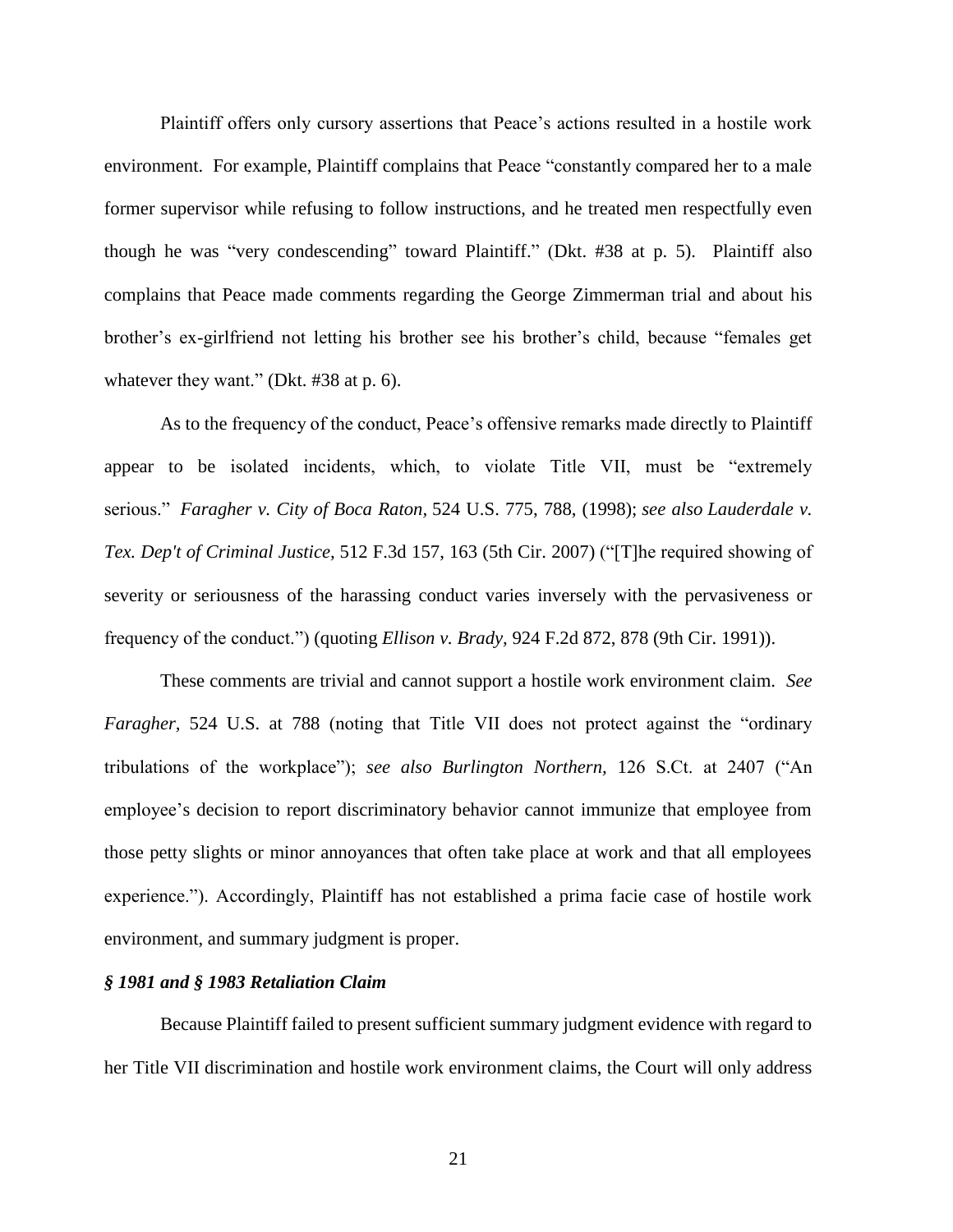Plaintiff's Section 1983 claim for alleged violations of the Equal Protection Clause of the Fourteenth Amendment for retaliation. Section 1983 provides a cause of action for individuals who have been "depriv[ed] of any rights, privileges, or immunities secured by the Constitution and laws" of the United States by a person or entity acting under color of state law. 42 U.S.C. § 1983. Section 1983 does not grant substantive rights, but provides a vehicle for a plaintiff to vindicate rights protected by the United States Constitution and other federal laws. *See Albright v. Oliver*, 510 U.S. 266, 271 (1994).

"All persons within the jurisdiction of the United States shall have the same right in every State and Territory to make and enforce contracts . . . as is enjoyed by white citizens." 42 U.S.C. § 1981(a) (2006). Congress defined the phrase "make and enforce contracts" to include "the making, performance, modification, and termination of contracts, and the enjoyment of all benefits, privileges, terms, and conditions of the contractual relationship." *Id.* § 1981(b). Section 1981 does not explicitly provide a remedy for violating these rights. However, the Supreme Court has read § 1981 "to reach private action and have implied a damages remedy to effectuate the declaration of rights contained in that provision." *Jett v. Dallas Indep. Sch. Dist.*, 491 U.S. 701, 731 (1989). Accordingly, private actors who violate these rights may be sued directly under § 1981. *Id.*

As to state actors, § 1983 can provide the remedy. 42 U.S.C. § 1983 ("Every person who, under color of [state law], subjects, or causes to be subjected, any citizen . . . to the deprivation of any rights . . .secured by the . . . laws, shall be liable to the party injured in an action at law."). In fact, the Supreme Court in *Jett* held "the express cause of action for damages created by § 1983 constitutes the exclusive federal remedy for violation of the rights guaranteed in § 1981 by state governmental units." *Jett*, 491 U.S. at 733. While Congress amended § 1981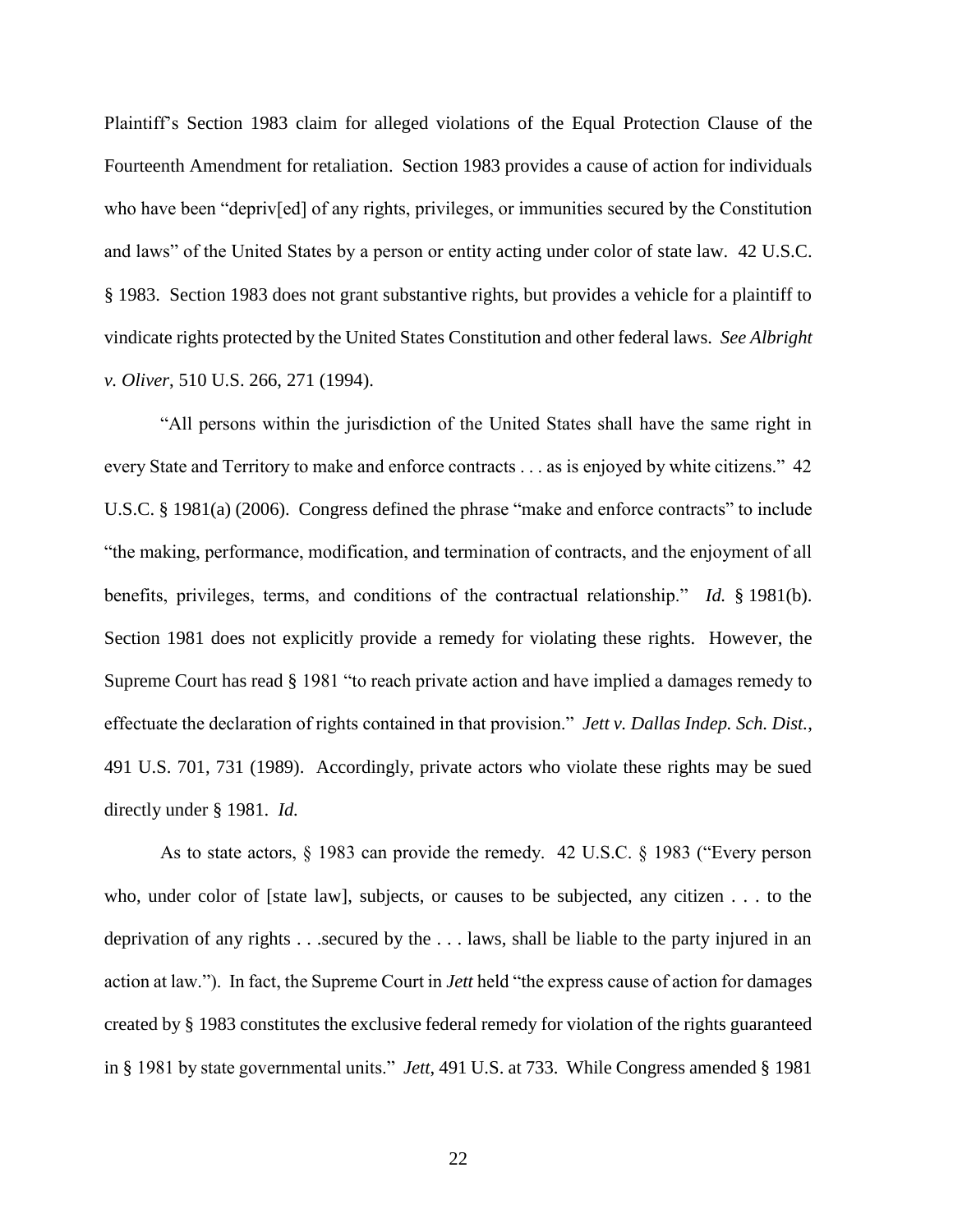after *Jett*,<sup>4</sup> the Fifth Circuit has held that § 1983 continues to provide the exclusive federal remedy against state actors for violations of § 1981. *Oden v. Oktibbeha County, Miss.*, 246 F.3d 458, 463 (5th Cir. 2001). Therefore, in the Fifth Circuit, state actors who violate § 1981 rights must be sued through § 1983.

"The first step in any such claim is to identify the specific constitutional right allegedly infringed." *Albright v. Oliver*, 510 U.S. 266, 271 (1994). The right to be free from retaliation for exercising rights protected by § 1981 was clearly established by the Civil Rights Act of 1991. *Foley v. Univ. of Houston Sys.*, 355 F.3d 333, 338–39 (5th Cir. 2003). The Fifth Circuit has held that § 1981 afforded a cause of action to an employee who suffered retaliation in response to his filing of an EEOC charge or lawsuit alleging racial discrimination. *Goff v. Cont'l Oil Co.*, 678 F.2d 593, 597–99 (5th Cir. 1982).

To establish § 1983 liability against a municipality, a plaintiff must show that the protected right was violated by the execution of the municipality's policy or custom. The theory of respondeat superior is insufficient to establish a municipality's liablity in § 1983 cases. *Deville v. Marcantel*, 567 F.3d 156, 170 (5th Cir. 2009) (citing *Monell v. Dep't of Social Servs.*, 436 U.S. 658, 691 (1978)). Liability may be imposed "only where [the government entity] *itself* causes the constitutional violation at issue." *City of Canton v. Harris*, 489 U.S. 378, 385 (1989) (citing *Monell*, 436 U.S. at 694-95) (emphasis in original). Thus, in order to hold the City liable under § 1983, Plaintiff must establish that the "execution of [the City's] policy or custom, whether made by its lawmakers or by those whose edicts or acts may fairly be said to represent official policy, inflicts the injury." *Deville,* 567 F.3d at 170. A governmental entity may also

l

<sup>4</sup> Congress added the following provision to the statute: "The rights protected by this section are protected against impairment by nongovernmental discrimination and impairment under color of State law." 42 U.S.C. § 1981(c).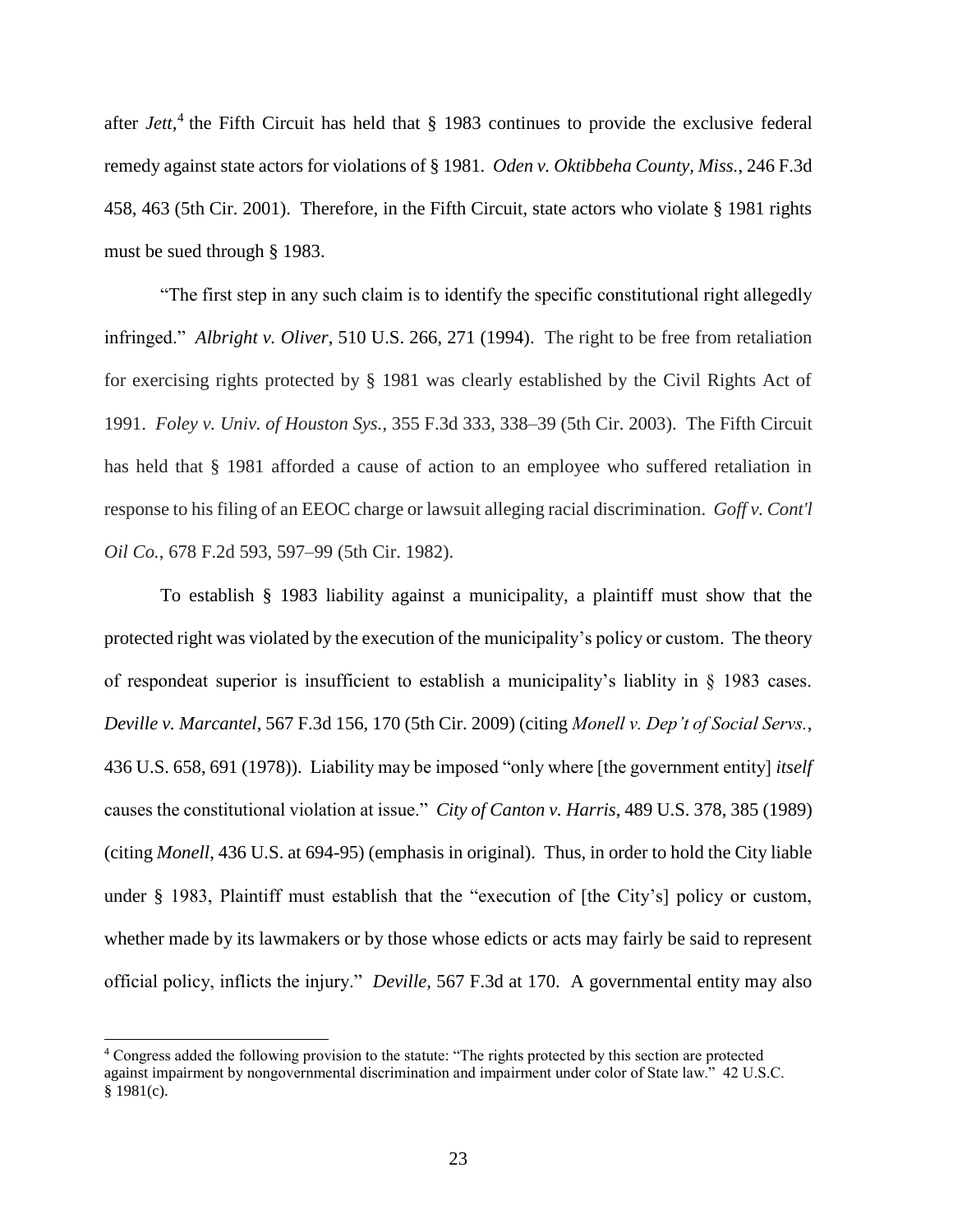be sued "for constitutional deprivations visited pursuant to governmental 'custom' even though such a custom has not received formal approval through the body's official decisionmaking channels." *Monell*, 436 U.S. at 690-91. An "official policy" is:

- 1. A policy statement, ordinance, regulation, or decision that is officially adopted and promulgated by the municipality's lawmaking officers or by an official to whom the lawmakers have delegated policy-making authority; or
- 2. A persistent, widespread practice of city officials or employees, which, although not authorized by officially adopted and promulgated policy, is so common and well settled as to constitute a custom that fairly represents municipal policy. Actual or constructive knowledge of such custom must be attributable to the governing body of the municipality or to an official to whom that body had delegated policy-making authority.

*Bennett v. City of Slidell*, 735 F.2d 861, 862 (5th Cir. 1984). "[W]hen proceeding under § 1983, 'each and any policy which allegedly caused constitutional violations must be specifically identified by a plaintiff.'" *Akins v. Liberty County*, No. 1:10-cv-328, 2014 WL 105839, at \*9 (E.D. Tex. Jan. 9, 2014) (citing *Piotrowski v. City of Houston*, 237 F.3d 567, 578 (5th Cir. 2001)). Therefore, for § 1983 liability to attach, a plaintiff must demonstrate three elements: "a policymaker; an official policy; and a violation of constitutional rights whose 'moving force' is the policy or custom." *Id*. (citing, *inter alia*, *Cox v. City of Dallas*, 430 F.3d 734, 748 (5th Cir. 2005)). Therefore, to prevail under § 1983, Plaintiff must point to more than isolated unconstitutional actions of an employee; instead, she "must identify a policymaker with final policymaking authority and a policy that is the 'moving force' behind the alleged constitutional violation." *Rivera v. Houston Indep. Sch. Dist.*, 349 F.3d 244, 247 (5th Cir. 2003) (quoting *Piotrowski*, 237 F.3d at 578).

The first type of "policy" is characterized by formal rules and understandings which constitute fixed plans of action to be followed under similar circumstances consistently and over time. *See Pembaur v. City of Cincinnati*, 475 U.S. 469, 480-81 (1986); *accord Gonzalez v.*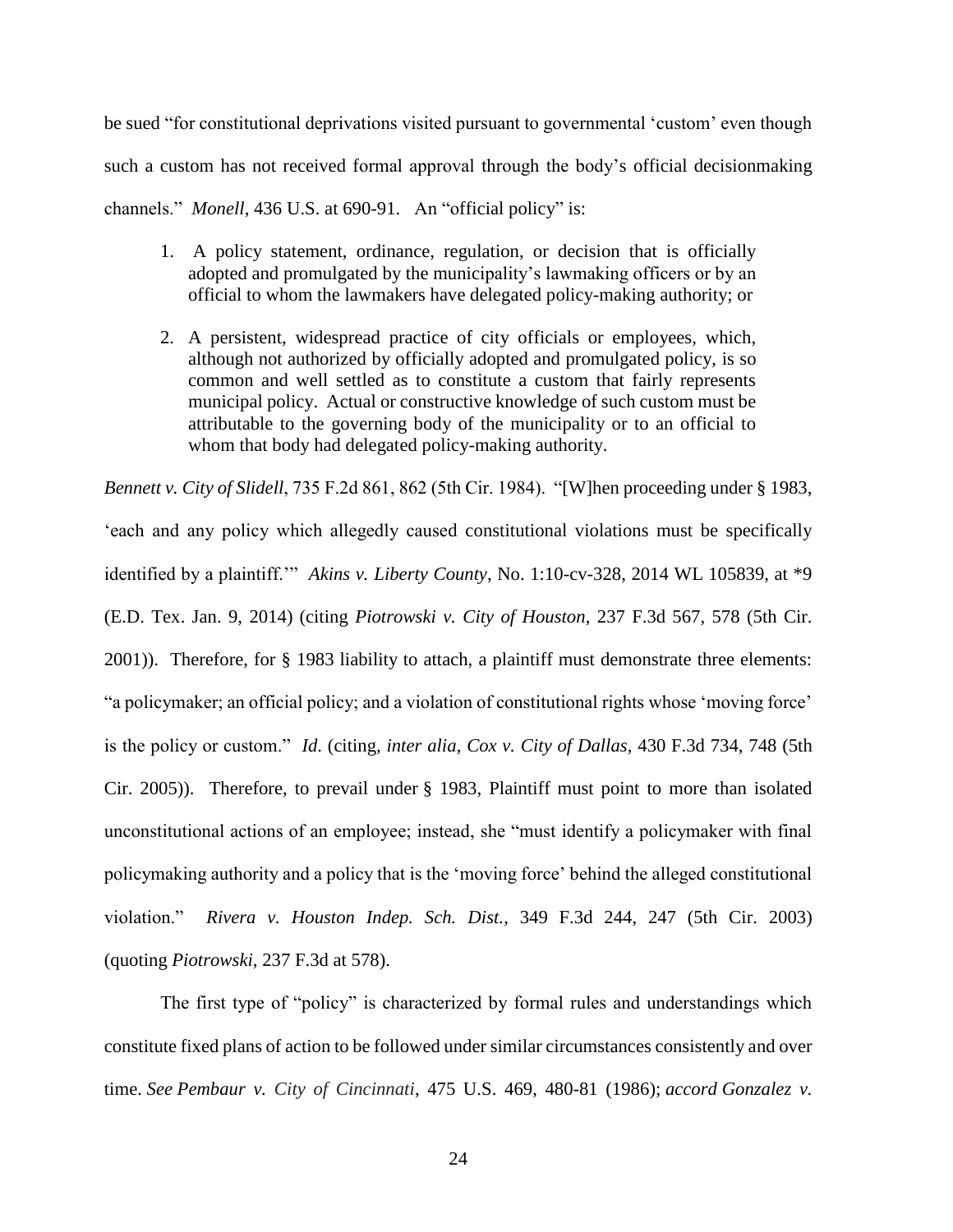*Ysleta Indep. Sch. Dist.*, 996 F.2d 745, 754 (5th Cir. 1993). The second type of "policy" arises from custom, *i.e.*, "conduct that has become a traditional way of carrying out policy and has acquired the force of law." *Bennett v. City of Slidell*, 728 F.2d 762, 768 (5th Cir. 1984). A third type of "policy" stems from "a final decisionmaker's adoption of a course of action 'tailored to a particular situation and not intended to control decisions in later situations.'" *Bd. of Cty. Comm'rs of Bryan Cty. v. Brown*, 520 U.S. 397, 406 (1997) (quoting *Pembaur*, 475 U.S. at 481). "[A] single decision by a policy maker may, under certain circumstances, constitute a policy for which the county may be liable." *Bryan Cty.*, 219 F.3d at 462; *accord Bolton v. City of Dallas*, 541 F.3d 545, 548 (5th Cir. 2008), *cert. denied*, 556 U.S. 1152 (2009); *Gelin v. Hous. Auth. of New Orleans*, 456 F.3d 525, 527 (5th Cir. 2006). Furthermore, the Fifth Circuit has held that when a final policymaker makes a decision, and that decision is within the sphere of the policymaker's final authority, "the existence of a well-established, officially-adopted policy will not insulate the municipality from liability." *Bennett v. Pippin*, 74 F.3d 578, 586 (5th Cir.), *cert. denied*, 519 U.S. 817 (1996) (quoting *Gonzalez*, 996 F.2d at 754).

Plaintiff does not specifically identify a county-wide policy or custom that led to the purported denial of her constitutional rights. Plaintiff readily admits that the City "has multiple policies related to discrimination and retaliation" designed to protect her constitutional rights (Dkt. #38 at p. 25). The "established police department and City policies not only allowed Plaintiff to complain about harassment, discrimination, and retaliation without reprisal, they required her to file such complaints." (Dkt. #38 at p. 17). Plaintiff merely alleges that those policies were violated by the individual Defendants. *See Walker v. City of Dallas, Tex.*, 336 Fed. App'x 459, 461 (5th Cir. 2009) (holding that summary judgment for the City of Dallas was warranted where the plaintiff had failed to point to any policy or custom with respect to high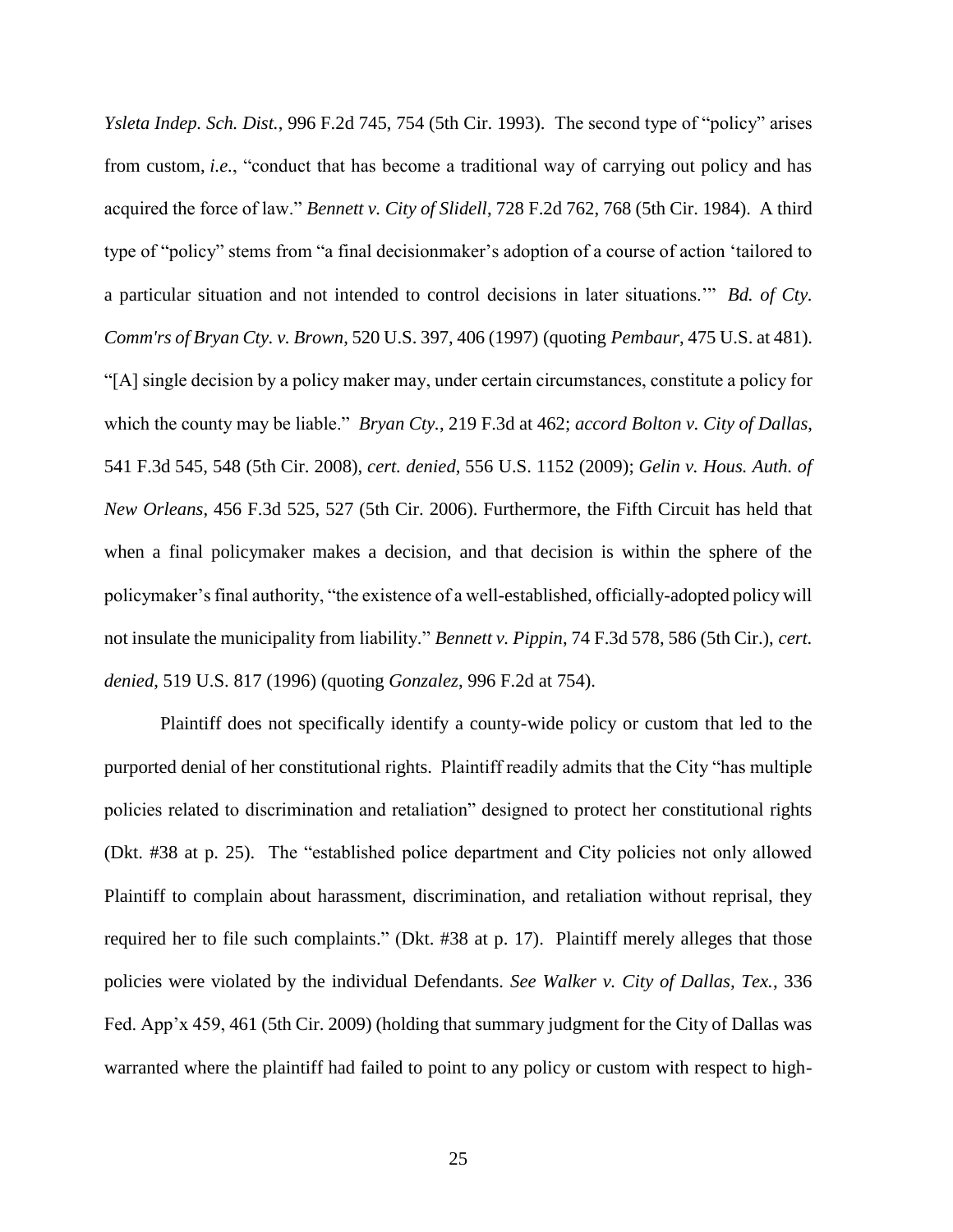speed chases that caused a deprivation of his rights, especially where the only policy he identified was a policy forbidding police chases). General allegations that a policy was not followed or that the policy was inadequate is not sufficient to support a claim for municipal liability. *See Goodman v. Harris County*, 571 F.3d 388, 396–97 (5th Cir. 2009). Further, Plaintiff has no evidence to support her assertions that a policy was not followed or was inadequate.

Furthermore, the existence of a governmental policy or custom cannot be inferred from isolated instances of misconduct by subordinate, non-policymaking employees without additional evidence. *Piotrowski*, 237 F.3d at 581. An exception to this rule, however, is that a "single decision" by a policymaker may be found to constitute an official policy, but only under the "extremely narrow" circumstance that the decisionmaker was also a "final policymaker." *Bolton,* 541 F.3d at 548 (citing *Woodard v. Andrus,* 419 F.3d 348, 352 (5th Cir. 2005).

A final policymaker "is someone who has 'the responsibility for making law or setting policy in any given area of a local government's business.'" *Id.* (quoting *City of St. Louis v. Praprotnik,* 485 U.S. 112, 125 (1988)). To determine whether an official is a "final policymaker," a court must "'identify those officials or governmental bodies who speak with final policymaking authority for the local governmental actor concerning the action alleged to have caused the particular constitutional or statutory violation at issue.'" *Bolton,* 541 F.3d at 548 (quoting *McMillian v. Monroe County,* 520 U.S. 781, 784–85 (1997)). Further, a "final policymaker" is not the same as a "final decisionmaker." *Id.* at 548–49. In *Pembaur,* the Supreme Court illustrated that distinction in the following manner:

[F]or example, the County Sheriff may have discretion to hire and fire employees without also being the county official responsible for establishing county employment policy. If this were the case, the Sheriff's decisions respecting employment would not give rise to municipal liability, although similar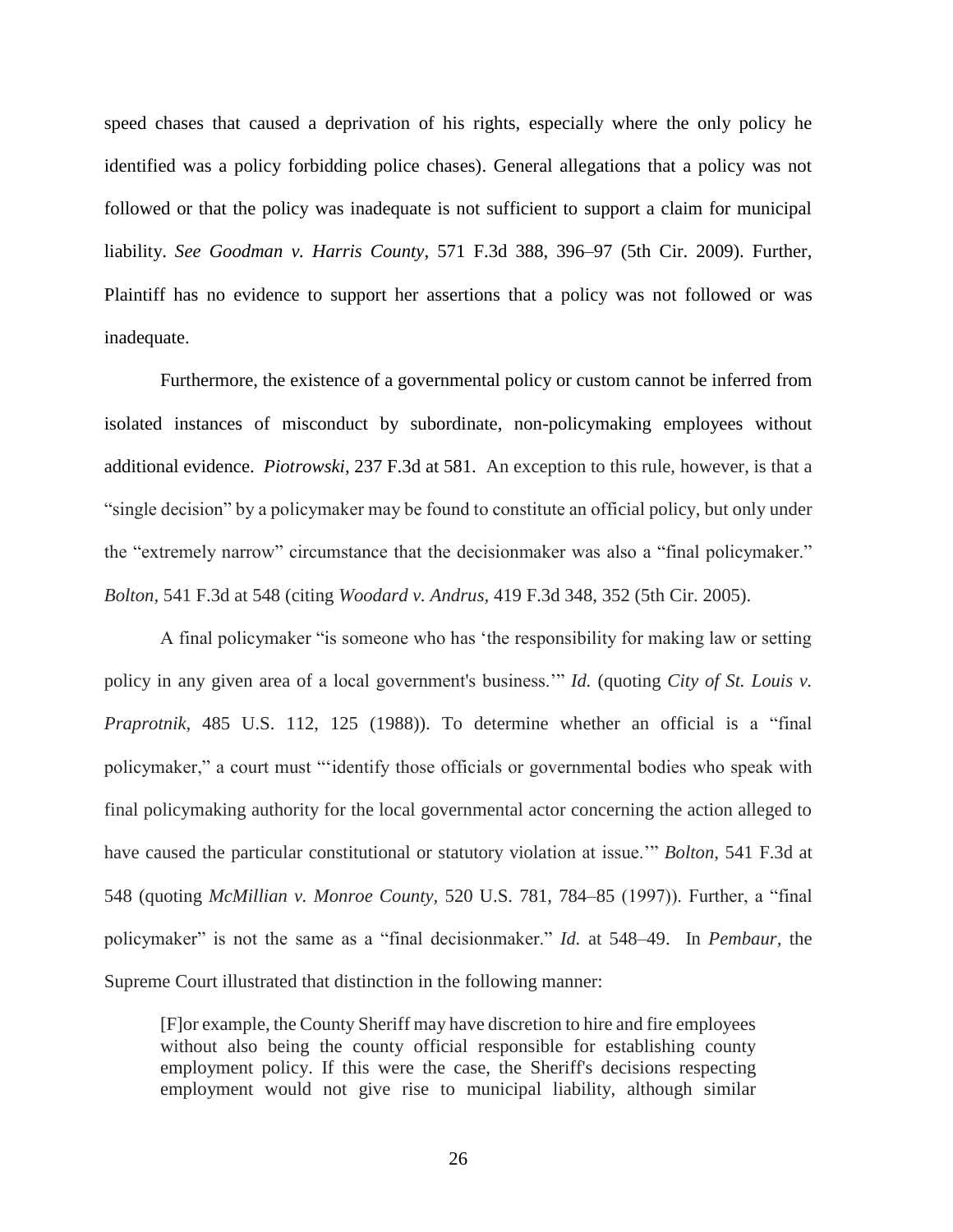decisions with respect to law enforcement practices, over which the Sheriff is the official policymaker, would give rise to municipal liability. Instead, if county employment policy was set by the Board of County Commissioners, only that body's decisions would provide a basis for county liability. This would be true even if the Board left the Sheriff discretion to hire and fire employees and the Sheriff exercised that discretion in an unconstitutional manner; the decision to act unlawfully would not be a decision of the Board. However, if the Board delegated its power to establish final employment policy to the Sheriff, the Sheriff's decisions would represent county policy and could give rise to municipal liability.

475 U.S. at 483 n.12; *see Praprotnik,* 485 U.S. at 129–30; *Bolton,* 541 F.3d at 549 n.3. "The finality of an official's action does not therefore automatically lend it the character of a policy." *Id.* at 550.

In this case, Plaintiff has failed to provide evidence that Bruce's decision to terminate Plaintiff's employment was made by a "final policymaker." The summary judgment evidence merely establishes that Bruce, as Chief of Police for the City, had the final authority to hire and fire employees, and Purefoy had authority to review Bruce's decisions. Thus, summary judgment in favor of the City is warranted as to Plaintiff's § 1983 claim.

# **III. Claims Against Individual Defendants Smith, Ward, Bruce, Safranek, and Purefoy**

*Title VII*

Plaintiff cannot state a claim against Smith, Ward, Bruce, Safranek, and Purefoy (collectively, "Individual Defendants") in their individual capacities under Title VII, which provides for suit against "employers" only, as defined by the statute. *Grant v. Lone Star Co.,* 21 F.3d 649, 652 (5th Cir. 1994) ("Only 'employers,' not individuals acting in their official capacity who do not otherwise meet the definition of 'employers,' can be liable under Title VII."). *See also Harvey v. Blake,* 913 F.3d, 226, 227 (5th Cir. 1990) (concluding that a public official's liability under Title VII is premised on her role as an agent of the city, so any recovery must be against her in her official, not individual, capacity).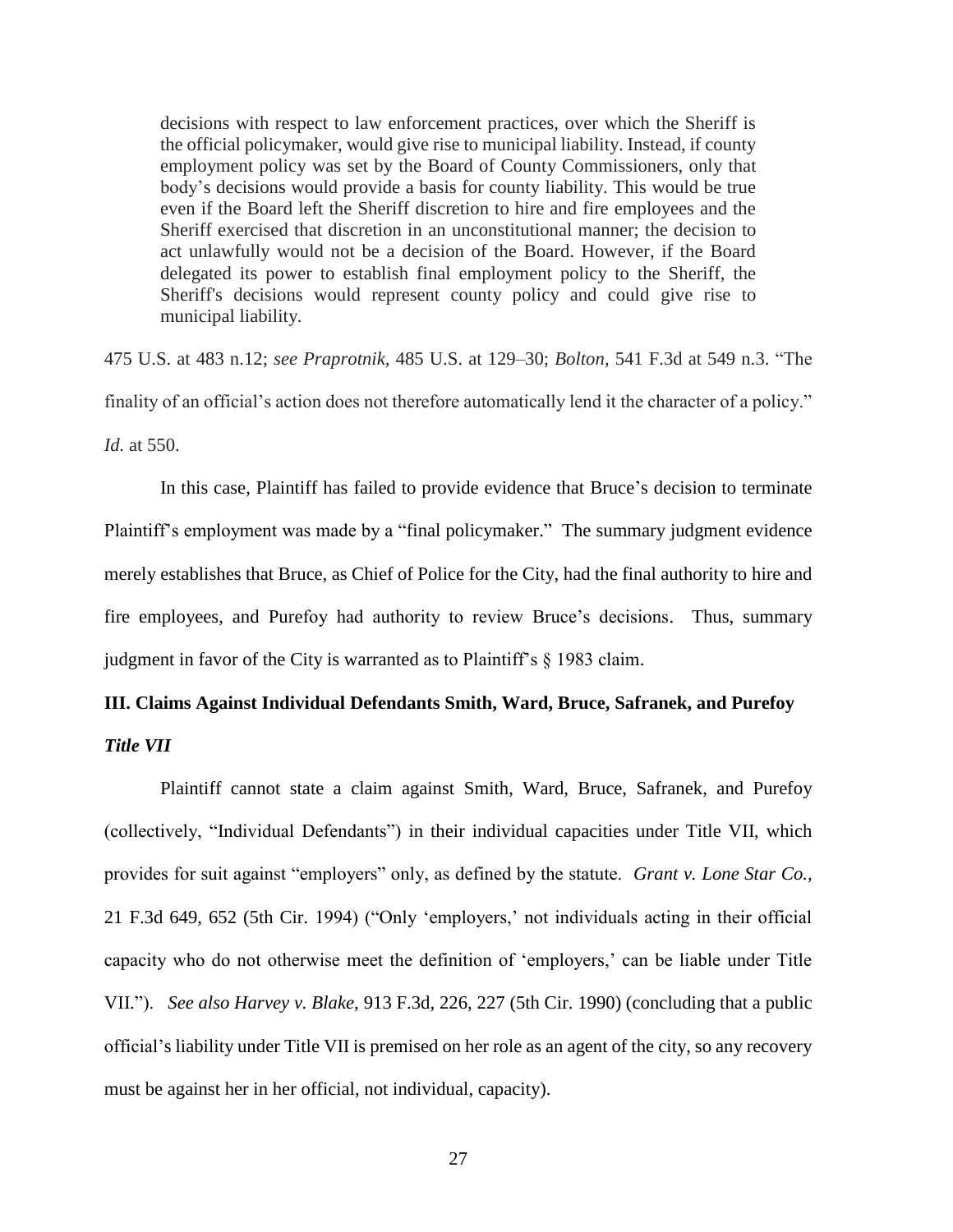## *§ 1981, § 1983 & Qualified Immunity*

Plaintiff claims that Smith, Ward, Bruce, Safranek, and Purefoy retaliated against her by issuing the PIP and negative performance review, and terminating her for engaging in a protected activity, in violation of § 1981. Plaintiff asserts this claim against Defendants in their individual capacities through § 1983. In response, Defendants cite *Oden v. Oktibbeha County, Miss.,* 246 F.3d 458, 463 (5th Cir. 2001), for the proposition that local government officials are not individually liable for decisions affecting government employment contracts.

In *Oden*, the plaintiff sued the county sheriff directly under § 1981 for failing to promote him to chief deputy because of his race. The question before the Fifth Circuit was whether the plaintiff could "assert an independent [i.e., not through § 1983] cause of action under § 1981" against the sheriff in either his official or individual capacity. *Id.* at 462.

The Fifth Circuit first examined whether the plaintiff could sue the sheriff in his *official* capacity directly under § 1981. *Id.* at 462–64. The Fifth Circuit determined, after an examination of the Supreme Court's decision in *Jett* and the legislative history of the 1991 amendment, that § 1983 continues to provide the only remedy for § 1981 violations by state actors. *Id.* (citing *Jett v. Dallas Indep. Sch. Dist.*, 491 U.S. 701 (1989)). The sheriff in his official capacity was a state actor. Therefore, the plaintiff could only bring his § 1981 claim against the sheriff in his official capacity through § 1983. *Id.*

The Fifth Circuit then addressed the question of whether the plaintiff could sue the sheriff in his *individual* capacity directly under § 1981. *Id.* at 464. The defendant in the case did not "dispute that § 1981 provides an implicit cause of action against private actors in private employment discrimination cases." *Id.* (citations omitted). The defendant, instead, argued that he was "not a proper party in [the] suit because he was acting in his official capacity." *Id.* The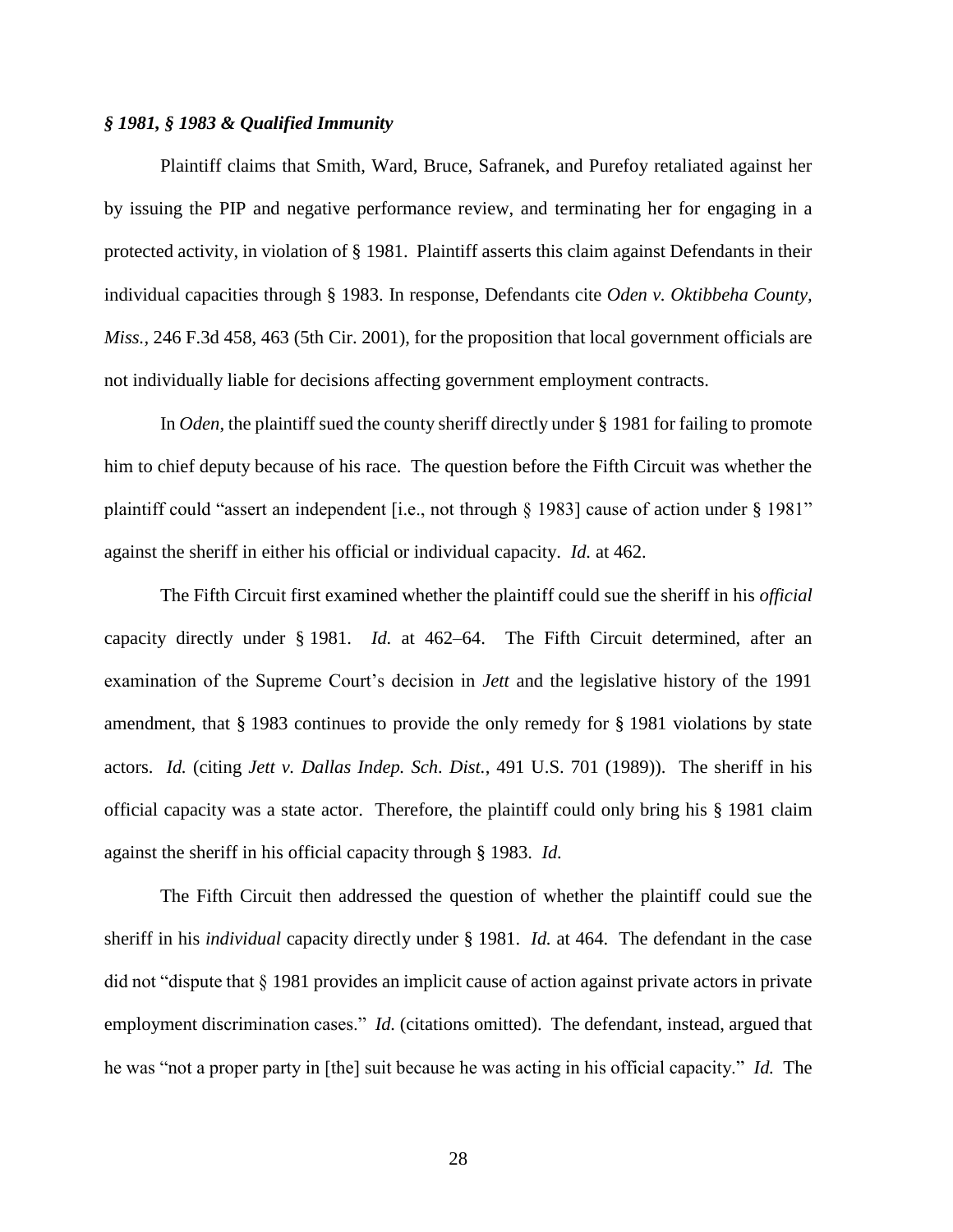Fifth Circuit agreed because the sheriff's decision of whom to promote "was an official decision." *Id.* In other words, only state actors, not private individuals, can make official decisions related to government contracts. Therefore, any resulting § 1981 violation must be remedied through § 1983. *Id.* at 463 ("Section 1983 remains the only provision to expressly create a remedy against persons acting under color of state law."); *see also Felton v. Polles*, 315 F.3d 470, 481 (5th Cir. 2002) (holding state employee's "independent § 1981 claim—*not* brought through § 1983—against [his supervisor] in his individual capacity is contrary to *Jett*" (citing *Jett*, 491 U.S. at 735)).

With this background, the meaning of the following passage cited by Defendants is clear:

[W]hen a plaintiff asserts a cause of action under § 1981 for discrimination in the terms and conditions of a municipal employment contract, the proper defendant is the government employer in his official capacity. Because [the sheriff's] choice to promote [another deputy] to chief deputy was an official decision, he is not personally liable under § 1981. We therefore dismiss the district court's judgment against [the sheriff] in his individual capacity.

*Oden*, 246 F.3d at 464–65.

The Court interprets this passage as simply reiterating that § 1983 provides the exclusive "remedy against persons acting under color of state law." *Id.* at 463. Since any official decision relating to a municipal employment contract is necessarily "under color of state law," the plaintiff in the case could not sue the sheriff directly under § 1981. *Id.* The Fifth Circuit in *Oden* never questioned whether the plaintiff could have pursued his § 1981 claim through § 1983. *See id.* at 462 ("Plaintiffs may also pursue a § 1983 cause of action against persons acting under color of state law in order to assert their substantive rights under § 1981."). Therefore, the Court holds that local government officials may be sued in their individual capacity for their violations of § 1981, but only through § 1983. *Id.* at 464–65; *Felton*, 315 F.3d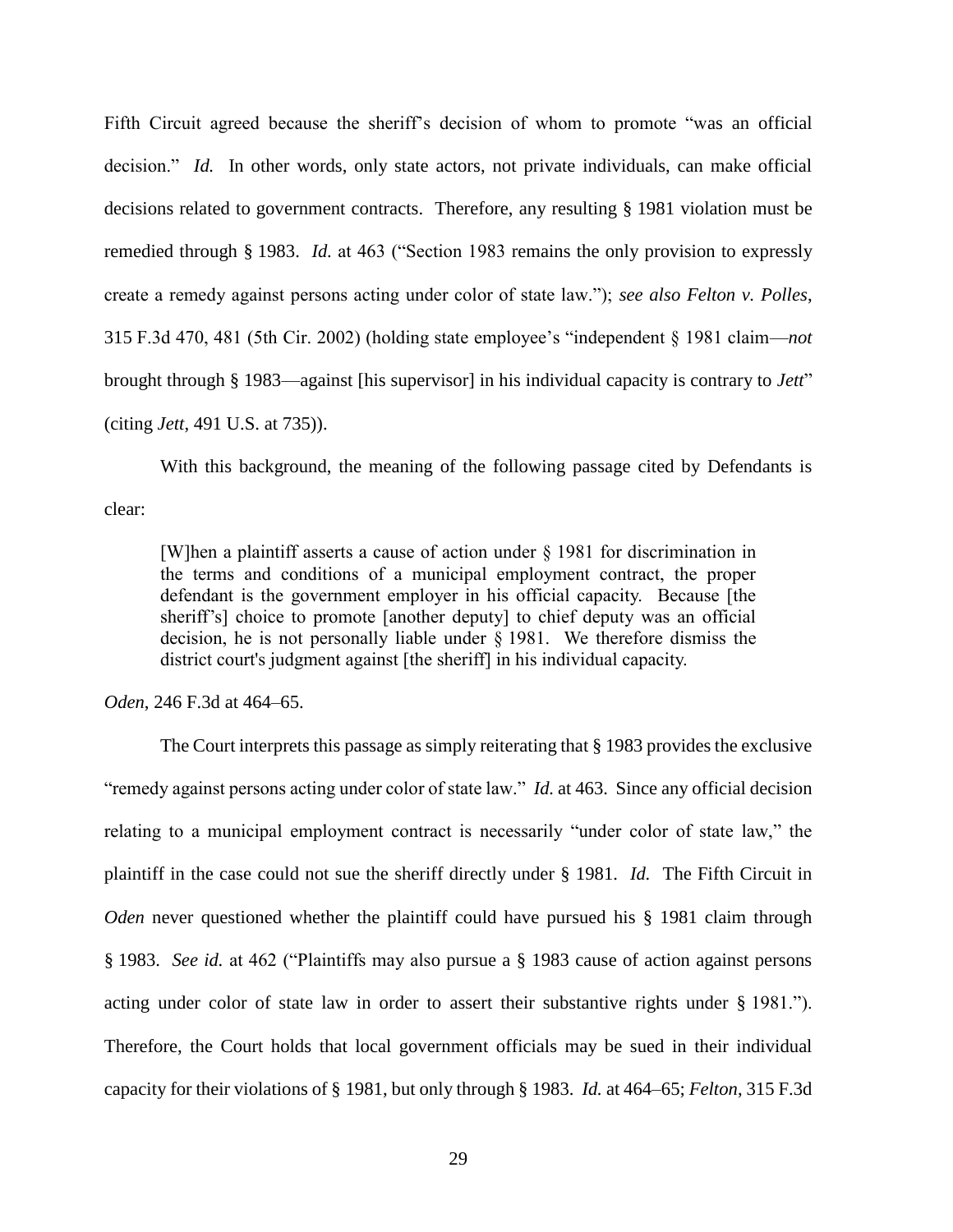at 481–82; *Willrich v. Ctr. for Health Care Servs.*, No. SA-06-CA-958-XR, 2007 WL 1300470, at \*4 (W.D. Tex. May 3, 2007).

Defendants merely state that because Plaintiff's Title VII claims fail, her § 1981 and 1983 claims fail because both claims are analyzed under the same *McDonnell Douglas* burdenshifting analysis. *See Davis v. Dallas Area Rapid Transit*, 383 F.3d 309, 319 (5th Cir. 2004). However, Defendants' summary judgment is denied as to Plaintiff's Title VII retaliation claims regarding the issuance of the PIP, negative performance evaluation, and termination. Thus, that conduct may also form the basis of her § 1981 claim.

Defendants further argue that even if Plaintiff can successfully prove her § 1981 claim, they are entitled to qualified immunity. "The doctrine of qualified immunity protects government officials 'from liability for civil damages insofar as their conduct does not violate clearly established statutory or constitutional rights of which a reasonable person would have known.'" *Pearson v. Callahan*, 129 S. Ct. 808, 815 (2009) (quoting *Harlow v. Fitzgerald*, 457 U.S. 800, 818 (1982)). It "balances two important interests—the need to hold public officials accountable when they exercise power irresponsibly and the need to shield officials from harassment, distraction, and liability when they perform their duties reasonably." *Id.* To overcome qualified immunity, Plaintiff must allege facts showing a violation of a statutory or constitutional right that was "clearly established" at the time of the alleged misconduct. *Id.* at 816–21.

## **A. Issuance of the PIP and Negative Performance Evaluation**

Plaintiff's right to be free from retaliation for exercising rights protected by § 1981 was established by the Civil Rights Act of 1991. *See Foley,* 355 F.3d at 338–39. Safranek further conceded that the right to be free from retaliation is clearly established (Dkt. #38 at p. 25).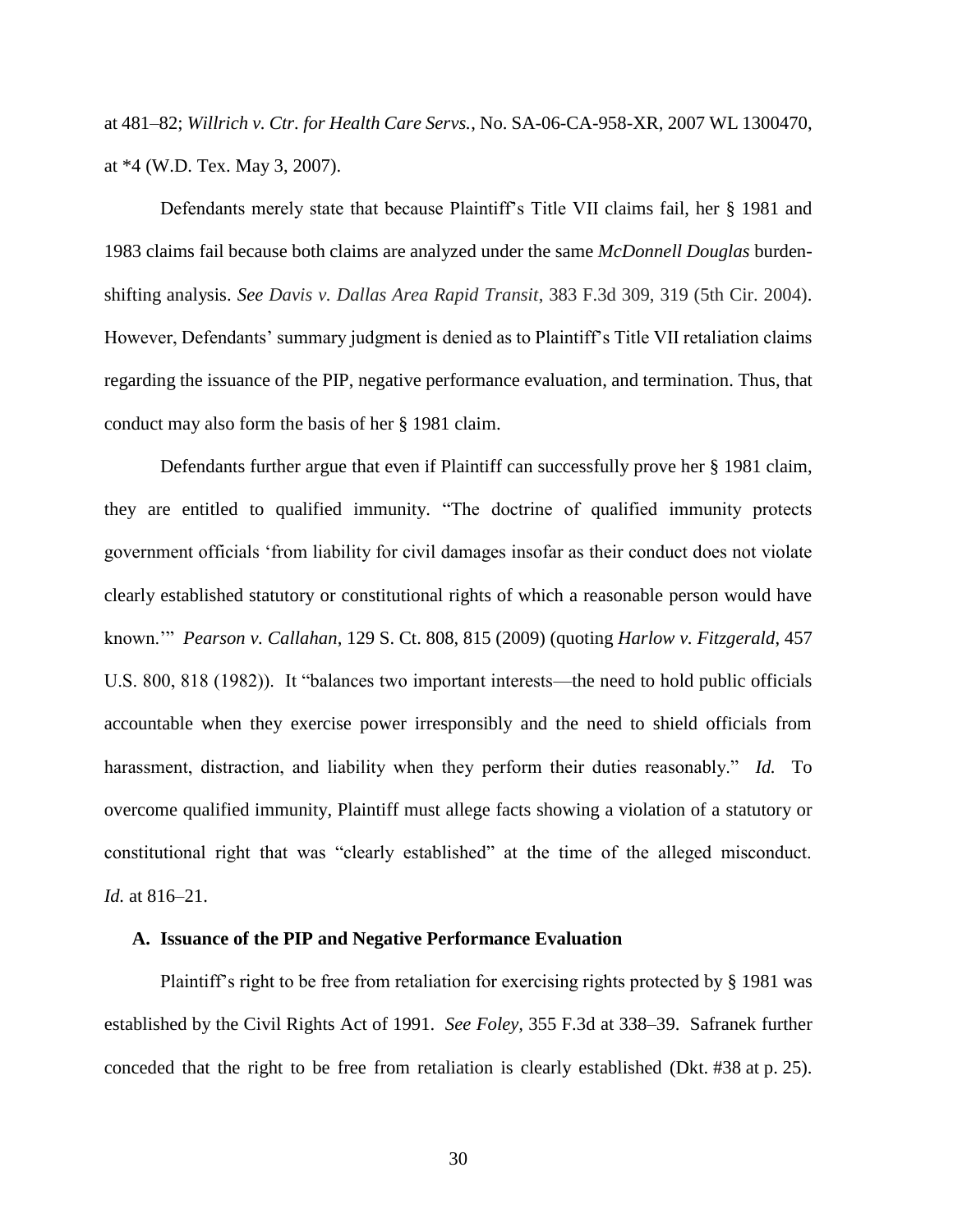Nevertheless, the Defendants are protected by qualified immunity unless objectively reasonable officials in their position would have been aware that the specific actions alleged and shown by summary judgment proof violated the statutory rights conferred by § 1981.

An official's conduct is objectively reasonable unless all reasonable officials in that defendant's circumstances would have known that the conduct violated the Constitution. *Gates v. Tex. Dep't of Protective & Regulatory Servs*., 537 F.3d 404, 419 (5th Cir. 2008). Qualified immunity "gives ample room for mistaken judgments" by protecting "all but the plainly incompetent or those who knowingly violate the law." *Malley v. Briggs*, 475 U.S. 335, 343 (1986). If reasonable public officials could differ on the lawfulness of Defendants' actions, Defendants are entitled to qualified immunity. *Pfannstiel*, 918 F.2d at 1178. The issue is an "objective (albeit fact-specific) question whether a reasonable officer could have believed" that he was violating a person's constitutionally protected rights under the circumstances of the complained-of action. *See Anderson v. Creighton*, 483 U.S. 635, 641 (1987).

Smith should have been aware that Plaintiff had the right to be free from a retaliatory PIP and negative performance evaluation for complaining about a hostile work environment. As explained above, Plaintiff has created a genuine fact dispute as to whether Smith's decision to issue the PIP and negative performance review was based on her alleged poor performance or whether it was based on her filing her EEOC complaint. If Smith performed the retaliatory acts, she is not entitled to qualified immunity.

Regarding Ward and Bruce, it is well settled that § 1983 jurisprudence establishes that supervisory officials cannot be held vicariously liable for their subordinate's actions. *See Monell v. Department of Social Services,* 436 U.S. 658, 691–95 (1978); *Thibodeaux v. Arceneaux,* 768 F.2d 737, 739 (5th Cir. 1985) (per curiam). A supervisor may be liable under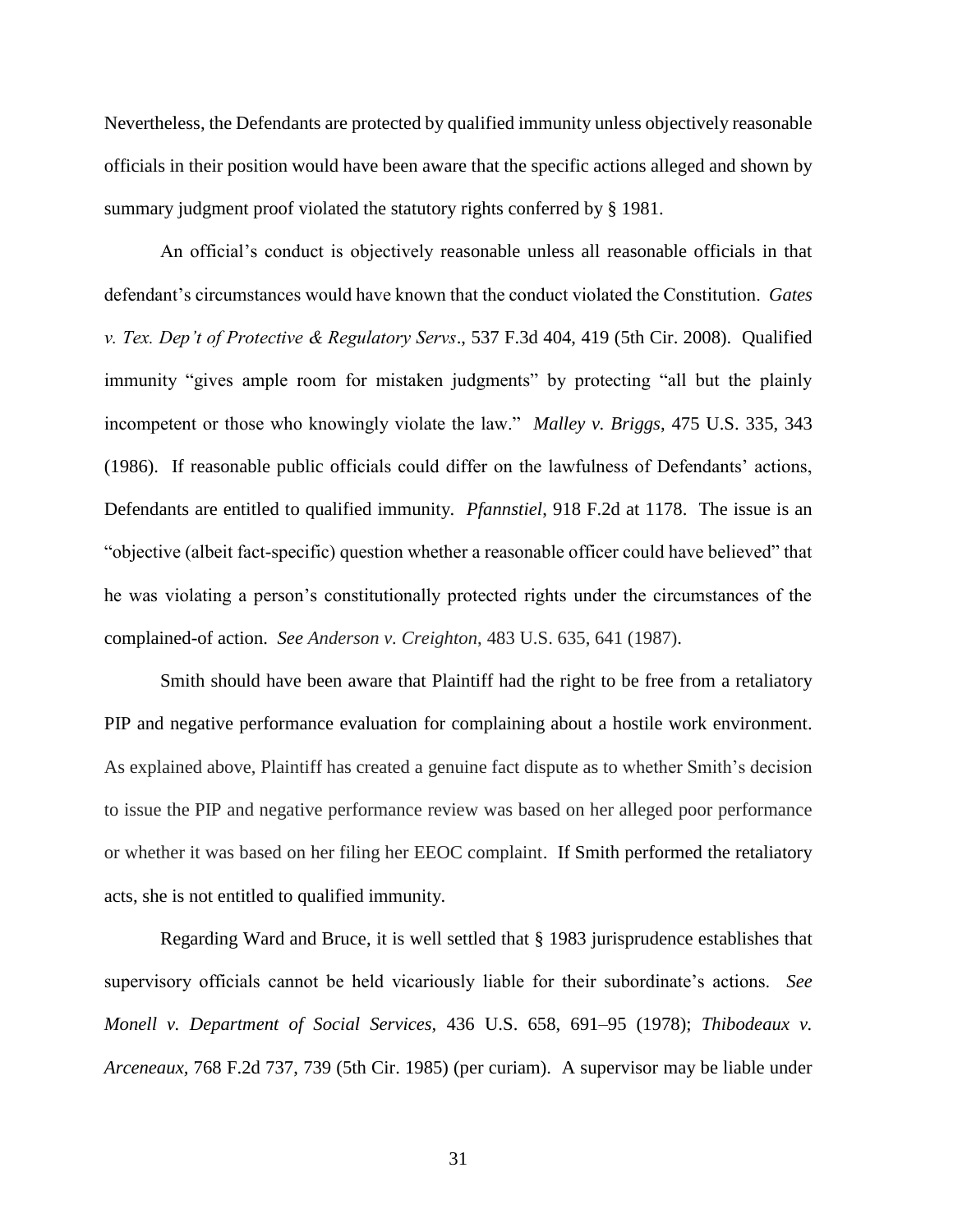§ 1983 and lose qualified immunity if "there exists either (1) his personal involvement in the constitutional deprivation, or (2) a sufficient causal connection between the supervisor's wrongful conduct and the constitutional violation." *Thompkins v. Belt*, 828 F.2d 298, 304  $(5th Cir. 1987)$ .<sup>5</sup> "A sheriff not personally involved in the acts that deprived the plaintiff of his constitutional rights is liable under section 1983 if: (1) the sheriff failed to train or supervise the officers involved; (2) there is a causal connection between the alleged failure to supervise or train and the alleged violation of the plaintiff's rights; and (3) the failure to train or supervise constituted deliberate indifference to the plaintiff's constitutional rights." *Thompson v. Upshur Cty., TX*, 245 F.3d 447, 459 (5th Cir. 2001).

Deliberate indifference requires proof that municipal actor "disregarded a known or obvious consequence of his conduct." "Deliberate indifference is an extremely high standard to meet." *Domino v. Tex. Dep't of Crim. Justice*, 239 F.3d 752, 756 (5th Cir. 2001). "Actions and decisions by officials that are merely inept, erroneous, ineffective, or negligent do not amount to deliberate indifference." *Doe ex rel. Doe v. Dall. Indep. Sch. Dist.*, 153 F.3d 211, 219 (5th Cir. 1998).

Plaintiff has not presented sufficient evidence to create a genuine fact issue that Ward or Bruce failed to train Smith, or through their own individual actions—denying Plaintiff's appeal of the PIP—caused Plaintiff to be subjected to a deprivation of her constitutional rights. Ward, and Bruce are entitled to summary judgment on the issue of qualified immunity regarding the issuance of the PIP and negative performance review. Smith, however, is not.

l

 $<sup>5</sup>$  For the latter "supervisory liability" claim, "the misconduct of the subordinate must be affirmatively linked to the</sup> action or inaction of the supervisor." *Southard v. Tex. Bd. of Criminal Justice*, 114 F.3d 539, 550 (5th Cir. 1997).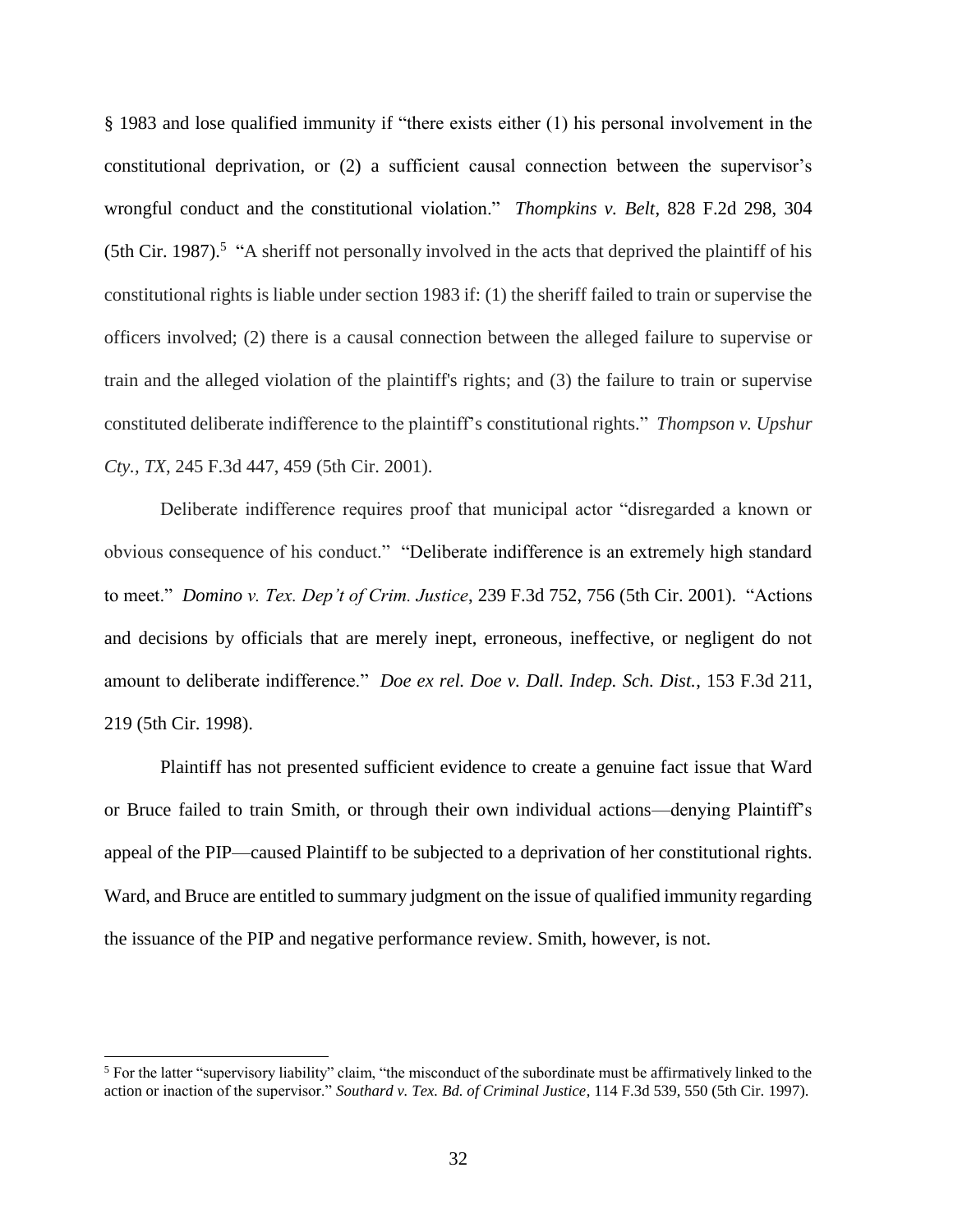## **B. Termination**

Regarding Plaintiff's termination, Plaintiff claims that because she was fired at the recommendation of Smith, Ward, and potentially Safranek, and because they were retaliating against her for filing complaints with the Human Resources Department and the EEOC, they are individually liable.

Smith and Ward did not fire Plaintiff directly, but merely recommended her termination to Bruce and Purefoy. In *Culbertson v. Lykos*, the Fifth Circuit held that, as of 2015, "[i]t was unsettled . . . whether someone who is not a final decision-maker and makes a recommendation that leads to the plaintiff being harmed can be liable for retaliation under Section 1983." 790 F.3d 608, 627 (5th Cir. 2015). When Smith, Ward, and Safranek allegedly acted, "the law was not clearly established that a mere recommendation of termination to a higher authority who makes the final decision causes an adverse employment action" for purposes of retaliation. *See id.* Since Smith, Ward and Safranek did not cause the adverse employment action, they cannot be liable under § 1983.

It is undisputed that Plaintiff engaged in conduct protected by § 1981 when she filed a formal charge of race discrimination in April 2014 and attended a meeting with Safranek in August 2014 to complain about discrimination in the workplace. However, Plaintiff failed to present any precedent to suggest that a reasonable Chief of Police for the City armed with the knowledge he possessed, including the unsatisfactory performance reviews, would know they could not adopt a recommendation to terminate Plaintiff. Moreover, that recommendation exhibited no unconstitutional motive on its face. Further, the evidence suggests that Bruce fired Plaintiff for independent reasons, including her insubordination. Again, Plaintiff offers nothing but her own beliefs to the contrary.